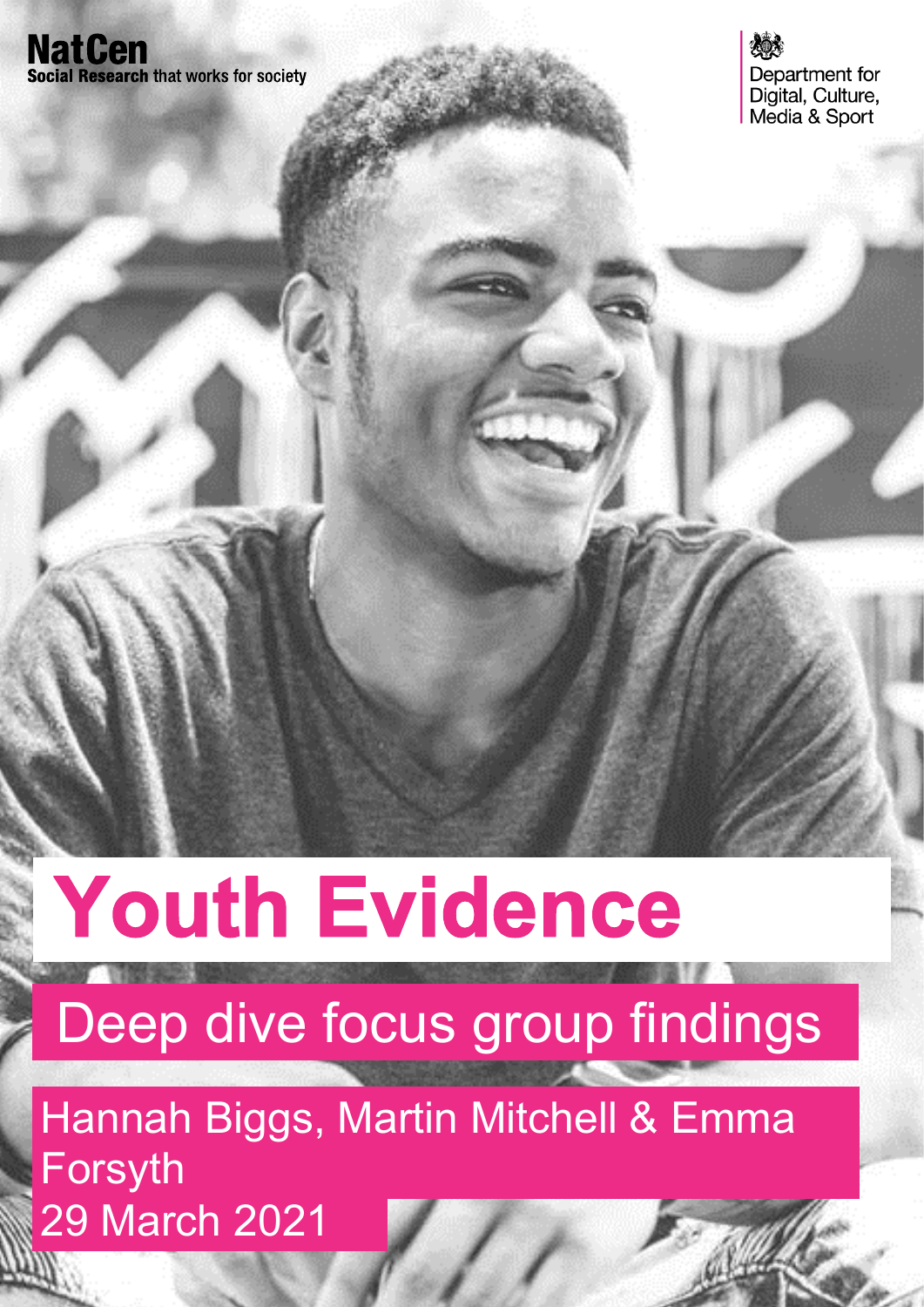At **NatCen Social Research** we believe that social research has the power to make life better. By really understanding the complexity of people's lives and what they think about the issues that affect them, we give the public a powerful and influential role in shaping decisions and services that can make a difference to everyone. And as an independent, not for profit organisation we're able to put all our time and energy into delivering social research that works for society.

NatCen Social Research 35 Northampton Square London EC1V 0AX T 020 7250 1866 [www.natcen.ac.uk](http://www.natcen.ac.uk/)

A Company Limited by Guarantee Registered in England No.4392418. A Charity registered in England and Wales (1091768) and Scotland (SC038454) This project was carried out in compliance with ISO20252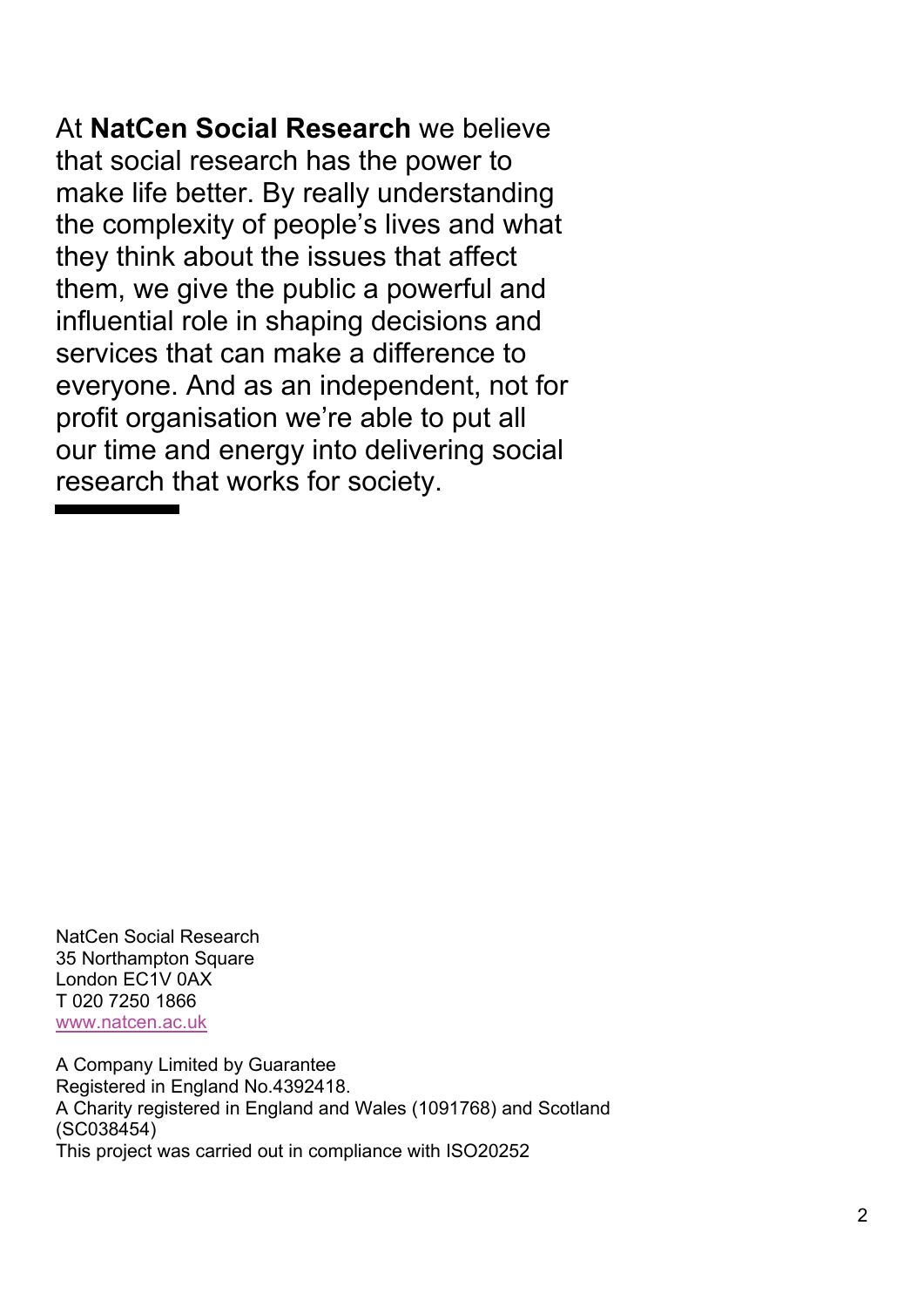## <span id="page-2-0"></span>**Contents**

|     | <b>Contents</b>                                                                                |  |
|-----|------------------------------------------------------------------------------------------------|--|
|     |                                                                                                |  |
|     |                                                                                                |  |
|     |                                                                                                |  |
|     |                                                                                                |  |
|     |                                                                                                |  |
|     |                                                                                                |  |
|     |                                                                                                |  |
|     |                                                                                                |  |
| 1.1 |                                                                                                |  |
| 1.2 |                                                                                                |  |
|     |                                                                                                |  |
|     |                                                                                                |  |
|     |                                                                                                |  |
| 2   |                                                                                                |  |
| 2.1 |                                                                                                |  |
| 2.2 |                                                                                                |  |
| 3   |                                                                                                |  |
| 3.1 |                                                                                                |  |
| 3.2 |                                                                                                |  |
|     |                                                                                                |  |
|     |                                                                                                |  |
| 4   | The barriers young people face in accessing activities, services and                           |  |
|     |                                                                                                |  |
| 4.1 |                                                                                                |  |
|     |                                                                                                |  |
|     |                                                                                                |  |
|     |                                                                                                |  |
|     |                                                                                                |  |
|     | 4.1.6 Additional practical barriers experienced by young people with learning disabilities  22 |  |
| 4.2 |                                                                                                |  |
|     |                                                                                                |  |
|     |                                                                                                |  |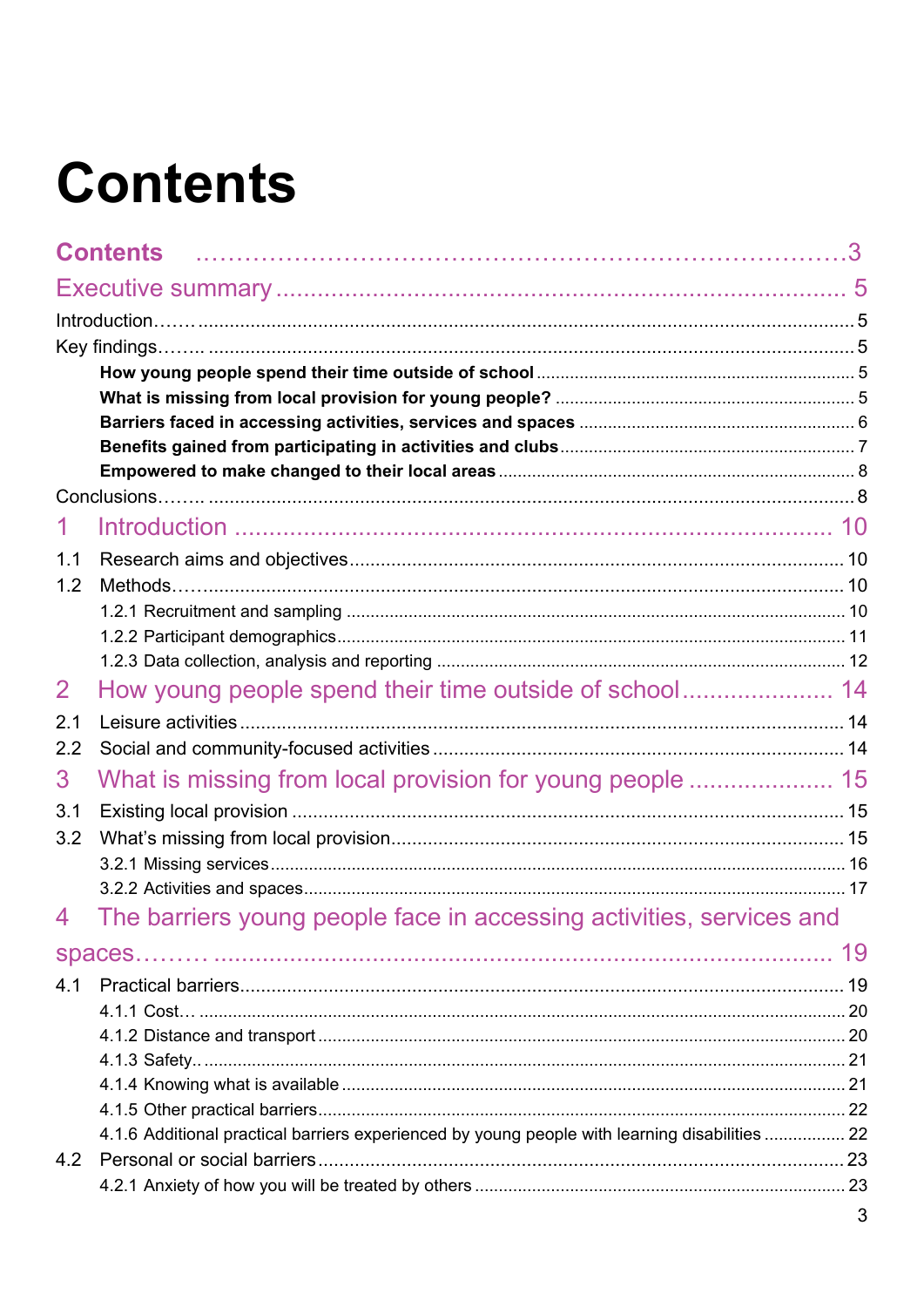| 5   |  |
|-----|--|
| 6   |  |
| 6.1 |  |
| 6.2 |  |
|     |  |
|     |  |
|     |  |
|     |  |
|     |  |
|     |  |
|     |  |
|     |  |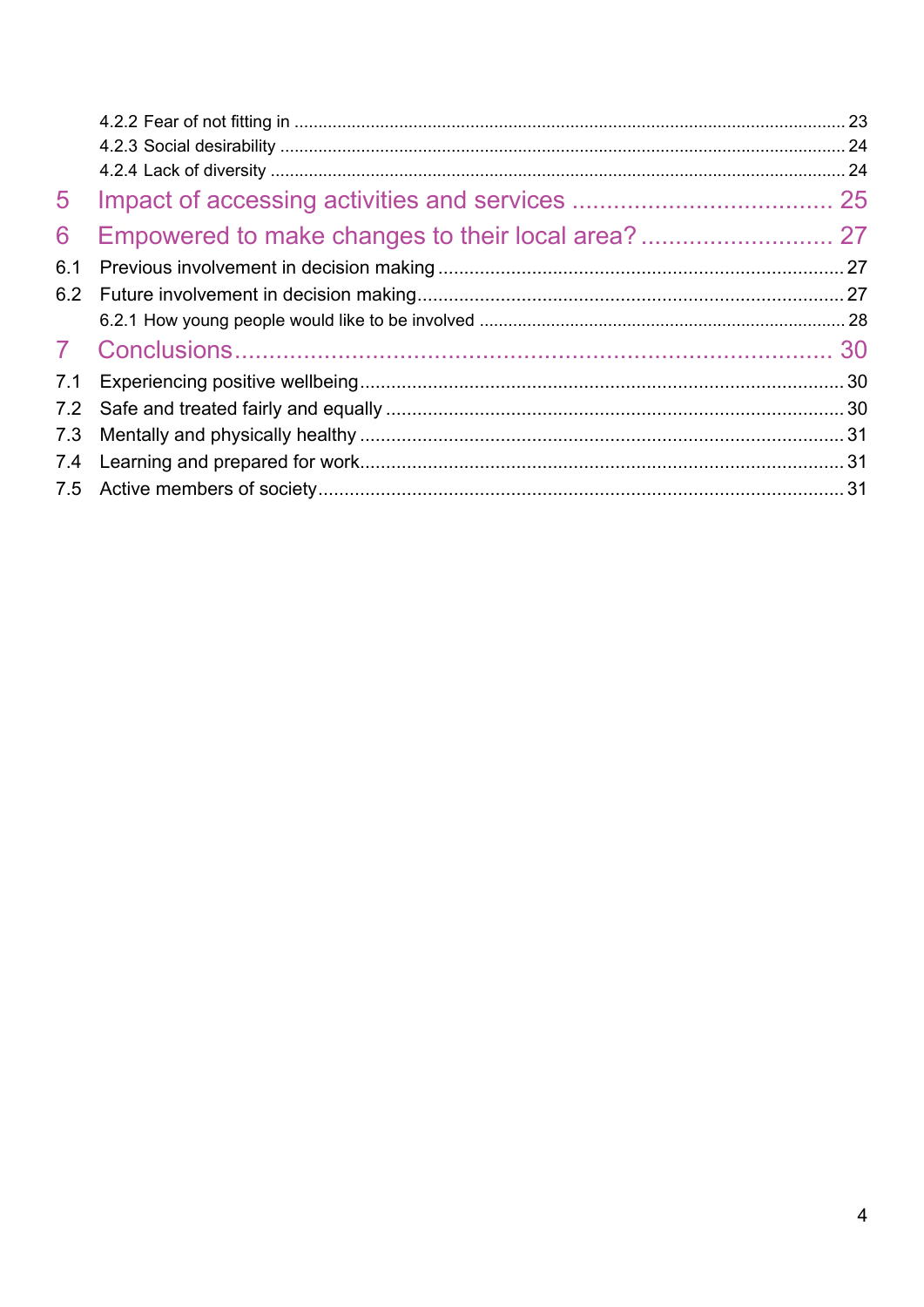## <span id="page-4-0"></span>**Executive summary**

## <span id="page-4-1"></span>**Introduction**

The Government is committed to investing in young people's futures and to helping all young people fulfil their potential. The Department for Digital, Culture, Media and Sport (DCMS) commissioned a 'Youth Evidence Review' to understand the challenges and opportunities facing young people today and, in the future, and to inform Government thinking on youth policy. This report presents findings from the second stage of the review, deep dive qualitative research. It summarises findings from eight focus groups with young people aged 13-24 in urban, rural and coastal locations of England. The findings from the focus groups were analysed to answer five questions:

- **How do young people spend their time outside of school?**
- **What is missing from local provision in their area?**
- **What are the barriers young people face in accessing activities / services or engaging in the way in which they would like?**
- **What benefits do they feel it would bring if they could access the things they would like to do?**
- **Do they feel empowered to make the changes they wish to see in their local area/beyond?**

## <span id="page-4-2"></span>Key findings

#### <span id="page-4-3"></span>**How young people spend their time outside of school**

Young people spent their time outside of school in two main ways:

- **Leisure activities:** these included (a) sports and physical activity (as part of a club and / or informally on their own or with friends); (b) youth clubs and creative groups (drama, dance, music, arts and crafts); (c) socialising with family and friends (in parks, at each other's houses, going shopping, meeting for a drink or meal, or the cinema or theatre); (d) solo activities (such as: playing a musical instrument, learning a language, listening to music, reading, studying and cooking); using a range of media, particularly social media (e.g*. YouTube*, *TikTok*, *FaceTime*, *SnapChat, Instagram*).
- **Social and community-focused activities:** these involved uniformed groups (Scouts, Guides, Cadets); volunteering, citizenship groups (Duke of Edinburgh Award, National Citizen Service, Youth Councils; community groups (e.g. faith groups); activism (only mentioned by young people with learning disabilities e.g. campaigning for disability rights). These activities were important for shaping employment and career pathways and providing young people with life skills. Notably, young people in the 16-19 group predominantly said they felt they grew out of Scouts and Guides by their age.

#### <span id="page-4-4"></span>**What is missing from local provision for young people?**

Gaps in local provision was described in terms missing services, activities and spaces.

#### **Missing services** included:

- **Mental health support** young people across all age groups identified this gap, or said they were at least not aware of any mental health support available to them outside of school. Not all young people felt that they had someone they could talk to about their mental health and wellbeing. Young people thought a variety of forms of support are needed to meet different mental health and wellbeing needs, including self-help and one-to-one support.
- **Career and future planning support** young people aged 16 and above from all areas said there was a lack of local support to help them make informed decisions about their future or to equip them with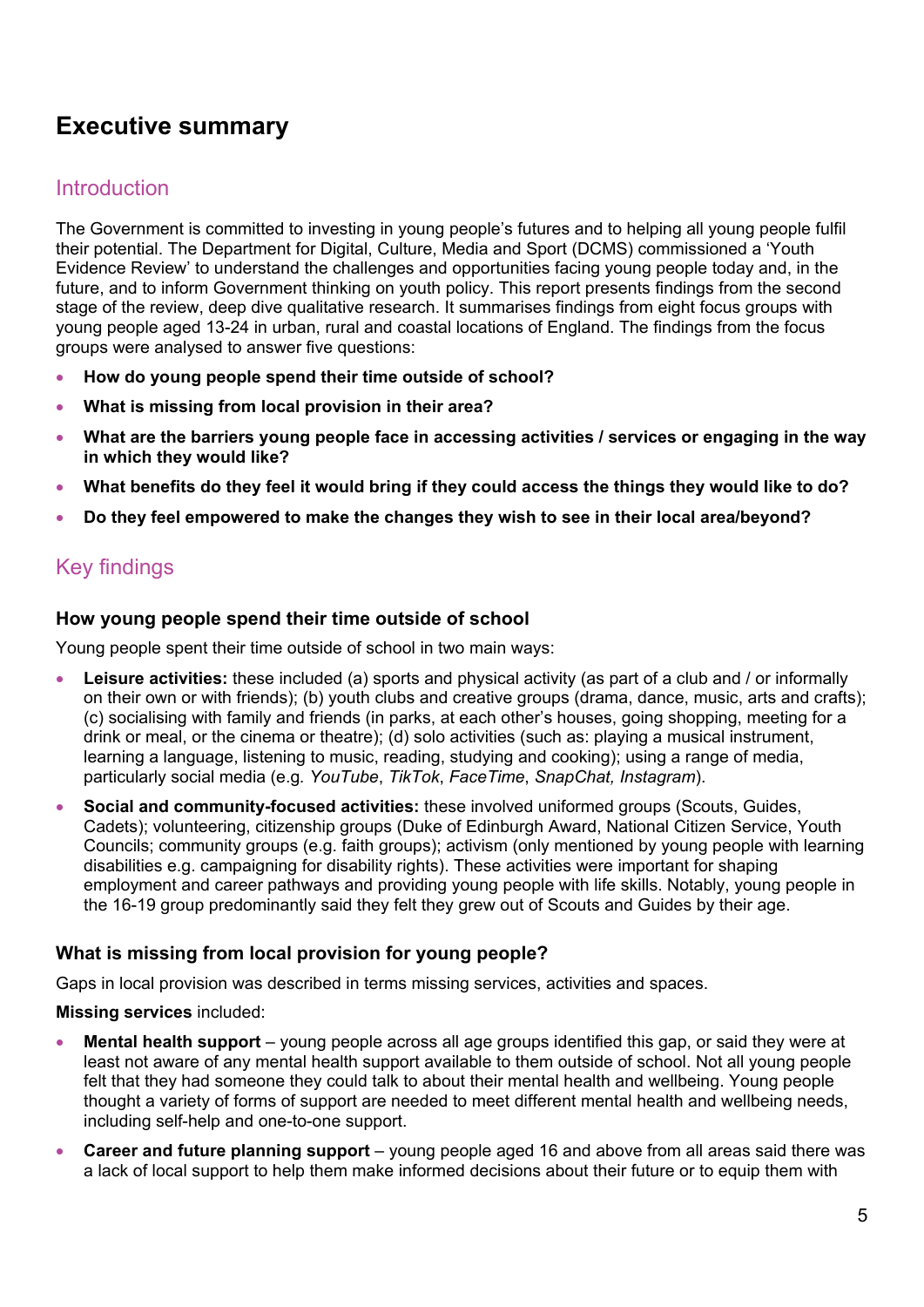important life skills. Post-school careers support and financial management, such as budgeting and dealing with bills, were considered especially important.

• **Reporting experiencing racism** – there was a reluctance among young people to report incidents of racism because they did not think the police would take them seriously. Young people thought support with dealing with racism and other forms of discrimination were lacking in their local area.

#### **Missing activities and spaces** included:

- **Spaces to hangout / socialise** except for parks, young people across all age groups said there was nowhere welcoming that they could just hang out with friends. They liked the idea of outdoor and indoor spaces where there was an option for informal activities as well a place they could just sit.
- **Spaces to study outside of school / home**  some young people did not find school or home conducive places to study. Local libraries had sometimes closed by the time young people arrived after school and/or did not feel like safe spaces for young people.
- **Activities for older teens** age-specific activities for young people 15 and above were thought to be missing locally, with too much focus on activities for younger children or those at a basic level of activity (e.g. in relation to dance).
- **Access to a wider range of activities available locally** while sports like football were generally well catered for at a local level, other sports and non-sporting activities were not. These activities required travel that was then prohibitive because of cost, time, the need to involve parents or carers, or perceptions of safety when travelling.
- **Activities to prevent anti-social / criminal behaviour** more needed to be done to prevent formation of gangs, with this being especially mentioned in smaller towns and rural areas.
- **Accessible and inclusive spaces and activities for all young people** more also needed to be done to make sure young people know that activities and spaces are inclusive and welcoming, reflecting diversity among young people. Free or cheaper activities were considered important for enabling participation among young people from lower income households.

#### <span id="page-5-0"></span>**Barriers faced in accessing activities, services and spaces**

Young people of all ages and from all areas identified practical, personal and social barriers that prevented them from accessing spaces, activities and services. They also suggested possible solutions to them.

#### **Practical barriers**

- **Cost**  of travelling to and from, or accessing activities and services prevented young people from attending them. Where they were not old enough to work, where studying prevented them from working, or they did not have a job, they were reliant on parents or carers to pay. *Free or cheaper travel and access to activities would improve young people's participation in activities or allow them to do them more frequently. Free or reduced membership rates at leisure centres for under-20s were regarded as a good idea.*
- **Distance and transport** distance to travel to an activity became an issue for young people when: (a) they could not reasonably walk to the activity because of distance or safety concerns; (b) they could not afford the cost of travel and/or the activity; (c) public transport did not take them near to where the activity was taking place; (d) they did not have access to a parent, carer or someone else with a car to take them and/or collect them. *Providing a more diverse range of activities within walking distance, making public transport free or cheaper (especially for young people still in full-time education), and providing independent travel support for young people with learning disabilities were put forward as solutions.*
- **Safety**  was identified as an issue across all age groups, both when travelling to an activity or service or when they were there. Passing through areas where groups were known to congregate (e.g. specific underpasses, areas known to be associated with gangs), and accessing services alongside older young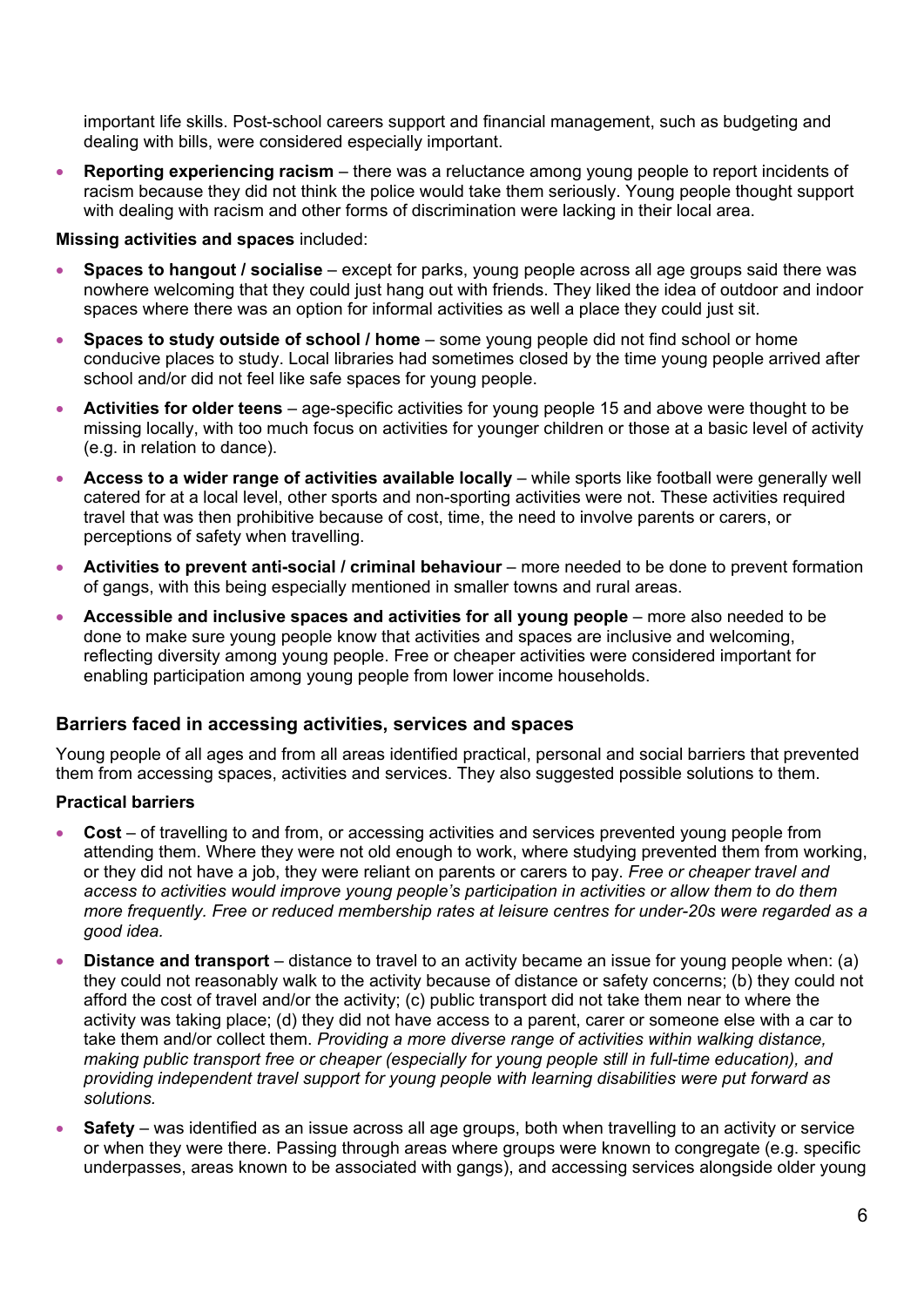people or adults who made them feel unsafe could act as barriers to access and participation. *Introducing cycle lanes was suggested as a way for young people to pass through troubling areas more quickly. Age-specific activity groups were regarded as making younger people feel more comfortable participating.*

- **Knowing what is available** young people, especially those aged 16 and over, said they lacked information about what activities or services were available to them locally. They tended to find out about activities via word-of-mouth (from family, friends, neighbours, friend's parents, faith groups), school, social media and community notice boards. *Targeting information at age-specific groups, using social media such as Instagram to promote awareness of young person-friendly spaces, and offering taster sessions to promote activities and services were put forward as ways to improve knowledge of available activities and services. Advertising through schools was considered a good way to ensure all young people in education were aware of them.*
- **Other practical barriers** young people aged 13-19 said balancing studying, work and spending time with family and friends was difficult. Having to book facilities (e.g. tennis courts), rather than just turn up, could act as an additional barrier to access. COVID-19 and associated lockdowns had acted as a barrier. While it was possible for some activities or services to continue virtually, for others it was not. *No solutions were put forward to address these barriers.*
- **Additional practical barriers for young people with a learning disability**  these were the prohibitive cost of requiring a carer to accompany them to some activities, and the fact that suitable equipment was sometimes not available (e.g. not being able to participate in a cycling activity because adapted bikes were not available). In some cases, parents were also thought to be overprotective of the young person, not allowing them to visit friend's homes. *Greater funding for carers and better information of how to make activities and services more inclusive for all were identified as solutions.*

#### **Personal and social barriers**

- **Anxiety about treatment by others** young people were anxious about attending spaces or being involved with activities where they included older young people or adults. They expressed the concern that the level of skill would be more advanced and that they would not be as good at an activity as others. *Offering age-specific spaces and activities and taster sessions were suggested as the answer.*
- **Fear of not fitting in** not knowing anyone else attending a space or activity, or knowing how people would respond to them or treat them, was a barrier for some young people. *Young people, especially those aged 13-15, said having someone who they knew or trusted accompany them was the solution.*
- **Social desirability** how a group or activity was viewed by peers could stop young people engaging with it. *Getting young people involved in activities when they were younger before peer pressures grew in their teens was regarded as a possible way to address this.*
- **Lack of diversity** Black, Asian and minority ethnic young people in the groups were worried about not being accepted in some spaces or for some activities because there was not ethnic diversity amongst those who attended or ran the groups. Young people with learning disabilities were also put off participating in activities when other participants stared at them or treated them differently. *It was suggested that groups and activities needed to do more to be inclusive and welcoming and ensure that anyone can participate. Diversity education and representation of minority ethnic groups in leadership roles in activities were suggested as ways to improve diversity.*

#### <span id="page-6-0"></span>**Benefits gained from participating in activities and clubs**

Young people of all ages, across the groups, reported the following benefits to them: (a) meeting new people and socialising with friends; (b) physical and mental health benefits; (c) increased confidence; (d) improved social skills; (e) enhanced life skills; (f) educational and career benefits; and (g) something to look forward to. Of especial note were:

• **Wider social contacts** – they met people from other schools and areas and participated in a wider range of activities than at school, which served to widen their friendship network, experiences and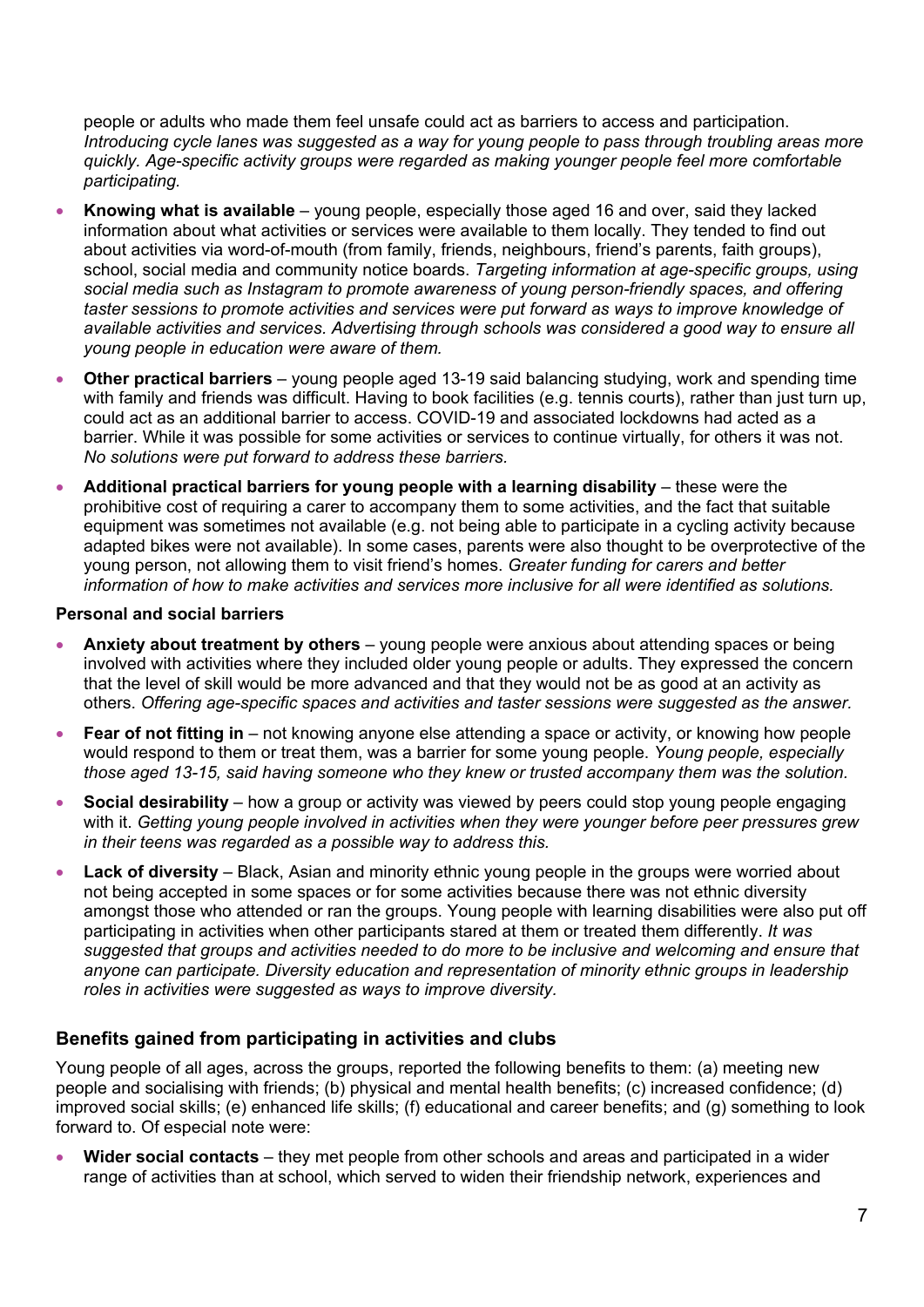knowledge. For young people who were shy in some contexts, it also helped them improve their social skills.

- **Physical health and mental wellbeing** playing sports helped keep them fit and mentally healthy. Participating in drama and dance, attending support groups, and spending time with friends also lifted their mood, reduced stress and helped them unwind.
- **Personal development**  young people learnt new skills through uniformed groups and citizenship and volunteering initiatives, developed life skills and increased their confidence.
- **Educational and career development** some young people found taking part in the Duke of Edinburgh Award or volunteering helped them find jobs by being able to put it on their CV, gain work experience, gain entrance to university, or guide their career pathway.

#### <span id="page-7-0"></span>**Empowered to make changes to their local areas**

Several themes emerged:

- **Desire to be involved in decision-making** across all focus groups and therefore age groups and area types, participants thought it was important that young people were involved in decision making that affected them, whatever the topic.
- **Time to be involved** young people said they did not have a lot free time and were sometimes uncomfortable speaking to people in person. Being able to share their views via a one-off engagement online, or in a written format, was preferable.
- **Where to involve young people** schools were regarded a good place to advertise opportunities or conduct activities to involve young people in decision making. This was because it would allow everyone to be involved and not cut into their free time.
- **Offering young people choices**  while being able to share their views via a one-off engagement online was preferable to many, participants thought it was important that young people were offered a range of ways be involved in decision-making so they could choose a format that suited them. Discussion groups and youth councils were other suggested modes of engagement.
- **Reducing the voting age** young people aged 16-19 thought that the voting age should be lowered to 16 to enable young people to be involved in choosing who are in positions of power to make changes.

## <span id="page-7-1"></span>**Conclusions**

The rapid evidence assessment of issues and concerns among young people in the UK conducted in May 2020 was the first stage of the Youth Evidence Review. The findings from the rapid evidence assessment were grouped into five areas: experiencing positive wellbeing; safe and treated fairly and equally; mentally and physically healthy; learning and prepared for work; and active members of society. There are a lot of similarities, and a few differences, in the findings from the rapid evidence assessment conducted in May 2020 and the deep dive research.

- **Experiencing positive wellbeing** The rapid evidence assessment found that while most young reported being happy and satisfied with their lives, a proportion of young people experience dissatisfaction with elements of their lives. Examples from the focus groups included: young people not having access to friendly and affordable spaces where they can build and develop their friendships; and young people who could not afford the cost of travel or attendance cost of activities being disadvantaged in terms of the positive benefits of being involved in sports, clubs and other activities for their wellbeing. Bullying was not as prominent in the accounts of the focus groups participants as in the evidence review however, focus groups participants expressed anxieties about how they would be treated by others when attending activities and whether activities would be inclusive.
- **Safe and treated fairly and equally** The rapid evidence assessment and focus groups both found that despite a decline in the number of young people being cautioned or sentenced for a crime in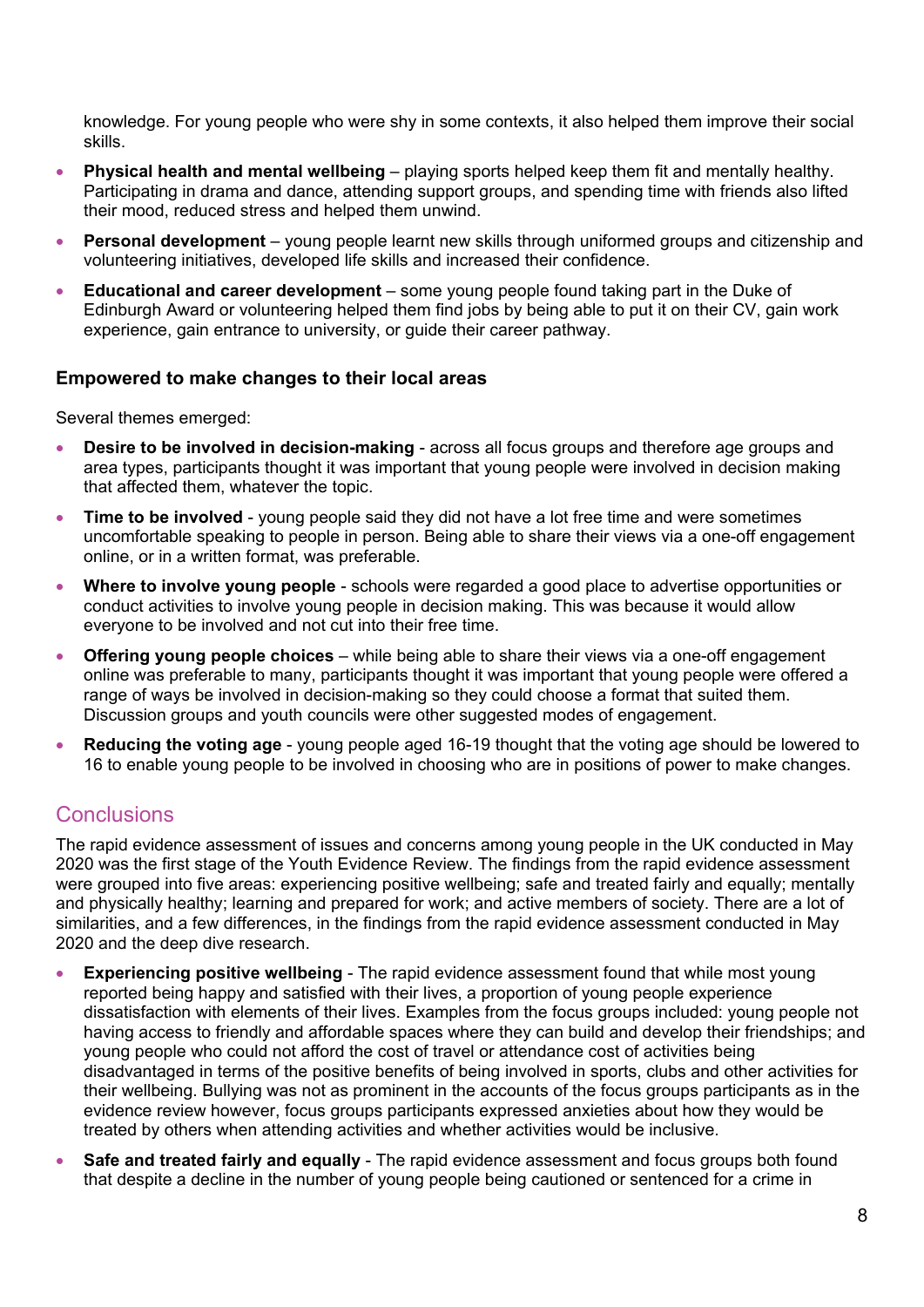England and Wales, some groups still felt unsafe because of their race, religion, sexual orientation or gender identity. Black, Asian and minority ethnic young people were reluctant to report incidents to the police because they didn't think their complaint would be taken seriously. In addition, focus groups participants felt unsafe in places where groups congregated or in areas known for gang activity. They felt more activities were needed to divert some young people from gangs and crime. Young people wanted others to be better educated about how to include them in activities, to enable them to feel welcome, treated fairly and safe.

- **Mentally and physically healthy** While official statistics show that more than one in seven young people in England have a diagnosable mental health disorder serious enough to impact on their daily lives, young people across the focus groups thought that there was not enough support (or they were unaware of support) available for their mental health and wellbeing and that more self-help and one-toone support was needed. Furthermore, while obesity and inactivity were concerns identified in the evidence review, this contradicts the high reporting of sporting and other activities in the focus groups. However, young people did identify a number of practical, personal and social barriers to participation in sports and other activities which could lead to inactivity.
- **Learning and prepared for work** The rapid evidence assessment and focus groups both found that young people are worried about finding work in the future. Focus group participants felt that there were not enough support services or opportunities available locally to help them with post-school planning or to develop work-related and life-related skills such as financial management. Participation in uniformed groups such as the Cadets, and citizenship and voluntary initiatives, helped young people develop skills and confidence, and provided them with future careers pathways.
- **Active members of society** Despite only around half of young people aged 18 to 24 voted in the 2019 election, young people in the focus groups thought that it was important for young people to be meaningfully involved in decision-making about policies and services that affect them. To make decision-making inclusive, young people should be given a choice of ways to engage including both short one-off engagement (via school or online) and ongoing engagement.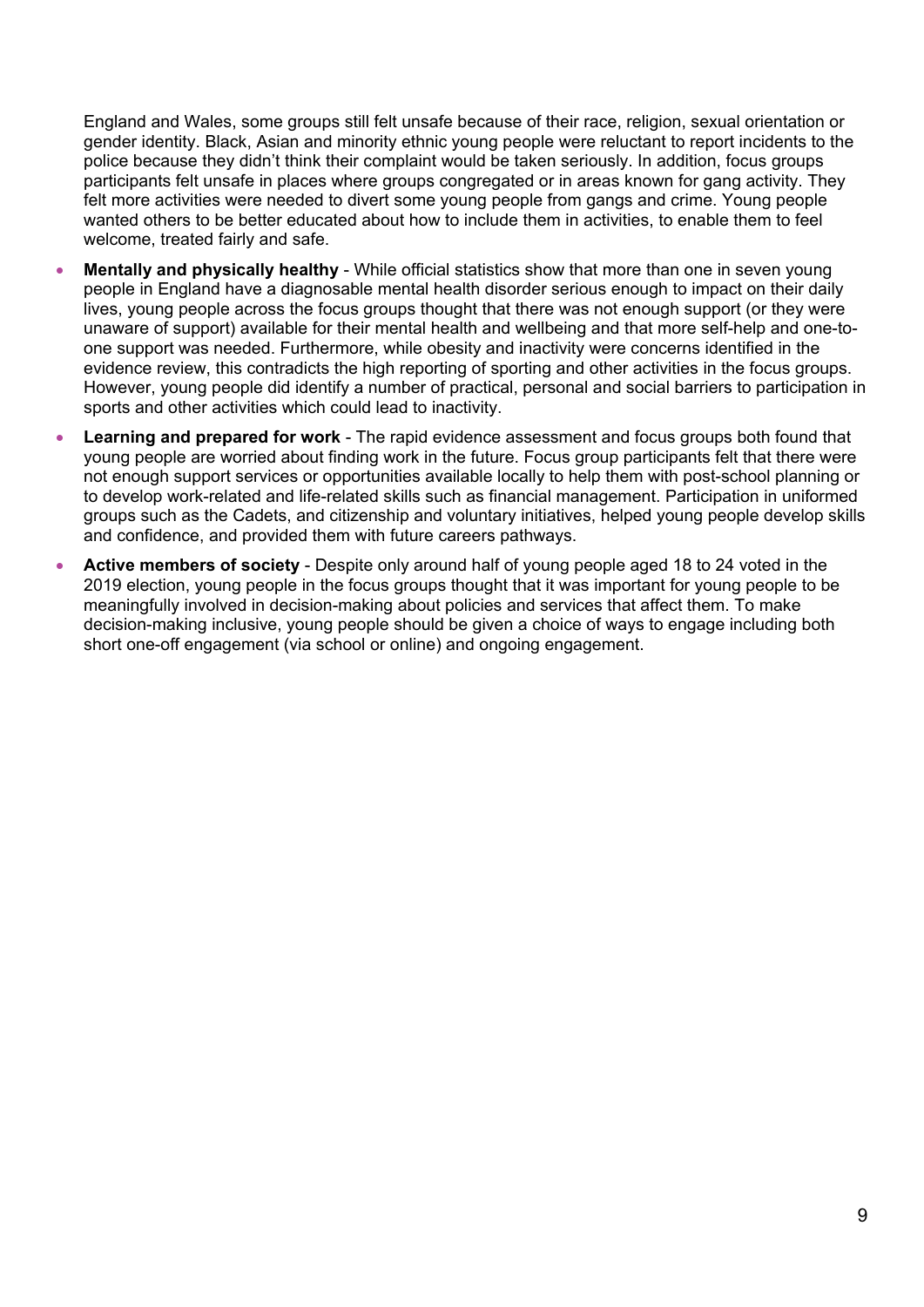## <span id="page-9-0"></span>**1 Introduction**

Young people today face a range of challenges, including concerns about their mental and physical health, their future employment prospects, financial stability, and about crime and security. Young people are also faced with a number of opportunities, for instance to engage with the online world, to participate in a rapidly changing political environment and to tackle social issues including climate change. Some of these challenges are new, such as new forms of social media, whilst others have faced previous generations.

The Government is committed to addressing the challenges facing today's youth and to helping all young people to meet their full potential. It is in this context that the Department for Digital, Culture, Media and Sport (DCMS) commissioned the National Centre for Social Research (NatCen), an independent and impartial social research organisation, to conduct a Youth Evidence Review to inform Government thinking on youth policy in the coming years. This deep dive research is the second phase of the review[1](#page-9-4). This report summarises the findings from eight focus groups with young people aged 13-24 from urban, rural and coastal areas in England.

## <span id="page-9-1"></span>1.1 Research aims and objectives

The aim of the second phase of the review was to gain a greater understanding of the ways in which young people spend (or would like to spend) their time outside of school. The qualitative research with young people aged 13-24, was guided by the following research questions:

- How do young people spend their time outside of school?
- What is missing from local provision in their area?
- What are the barriers young people face in accessing activities / services or engaging in the way in which they would like?
- What benefits do they feel it would bring if they could access the things they would like to do?
- Do they feel empowered to make the changes they wish to see in their local area/beyond?

DCMS are interested in the opportunities available to young people and whether the availability and accessibility of opportunities relate to geographic location or age.

In this report, we present key findings from focus group discussions with young people. Where possible, we have analysed similarities and differences in young people's experiences by age and area type (urban, rural, coastal). The aim of the research was to examine young people's experiences from their point of view and generate rich insights. Qualitative research maps the range and diversity of experience within a population, but small sample sizes mean it is not possible to say how statistically representative those experiences are of the wider population (see Table 2).

## <span id="page-9-2"></span>1.2 Methods

#### <span id="page-9-3"></span>1.2.1 Recruitment and sampling

To involve a diverse mix of young people in the research, NatCen agreed a purposive sampling frame to select and recruit participants based on the following primary sampling characteristics:

• Geographical location: one urban, one rural, and three coastal locations[2](#page-9-5)

<span id="page-9-4"></span><sup>&</sup>lt;sup>1</sup> The first phase of the review was a Rapid Evidence Assessment. The final report can be found here: **INSERT LINK** TO PUBLISHED REA

<span id="page-9-5"></span> $2$  Three coastal locations were used to ensure ethnic diversity amongst participants.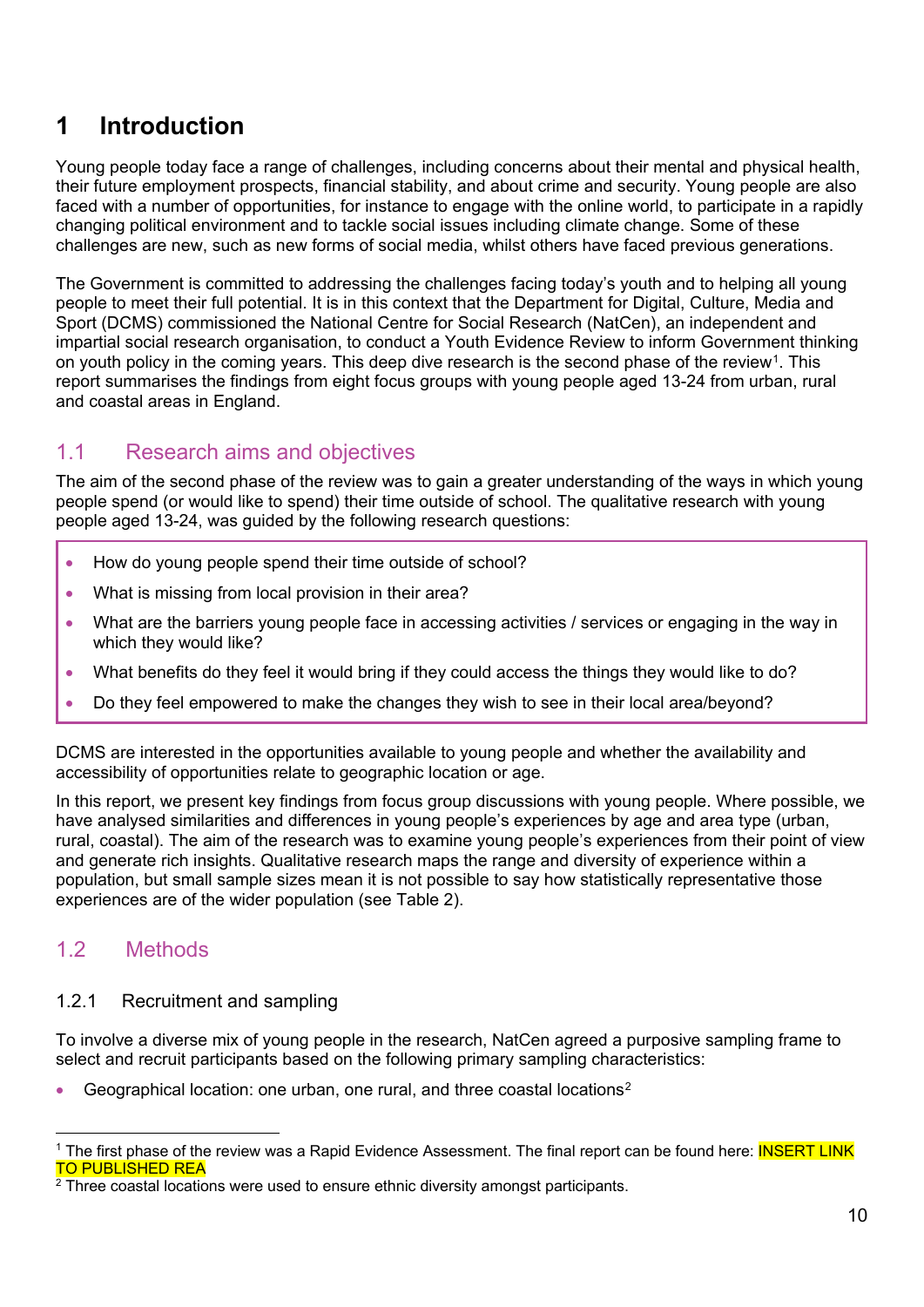• Age: grouped by age 13-15, 16-19, 20-24

We also aimed to capture a spread of young people according to the following secondary sampling characteristics:

- Gender: male, female, self-described gender identity
- **Ethnicity**
- Socioeconomic background: measured by currently / previously received free school meals
- Engagement in activities: a mix of those involved and not involved in structured activities outside of education

Participants were recruited by *Criteria,* a specialist recruitment agency for research with seldom heard groups. *Criteria* were provided with detailed sampling quotas and information to share with participants.

Participants aged 13-15 received £25 and participants aged 16-24 received £30 in recognition of their time and contribution to the study.

#### <span id="page-10-0"></span>1.2.2 Participant demographics

Eight focus groups were completed with young people aged 13-24 in urban, rural and coastal areas. Table 1 presents a breakdown of the achieved focus groups by age group and geographical area.

#### **Table 1: Achieved focus groups by age and location**

|                                                    | No. of focus groups by area |       |         |       |
|----------------------------------------------------|-----------------------------|-------|---------|-------|
| <b>Focus group composition</b>                     | Urban                       | Rural | Coastal | Total |
| Aged 13-15 years                                   |                             |       |         |       |
| Aged 16-19 years                                   |                             |       |         |       |
| Aged 20-24 years                                   |                             |       |         |       |
| Aged 13-21 years living with a learning disability |                             |       |         |       |
| Total                                              |                             |       |         |       |

Table 2 presents a breakdown of the achieved sample by key primary and secondary sampling characteristics.

**Table 2: Achieved sample by key sampling characteristics**

|                  | n  | %  |
|------------------|----|----|
| Area type (n=46) |    |    |
| Urban            | 20 | 44 |
| Rural            | 13 | 28 |
| Coastal          | 13 | 28 |
| Age (n=46)       |    |    |
| $13 - 15$        | 20 | 44 |
| $16 - 19$        | 19 | 41 |
| $20 - 24$        | 7  | 15 |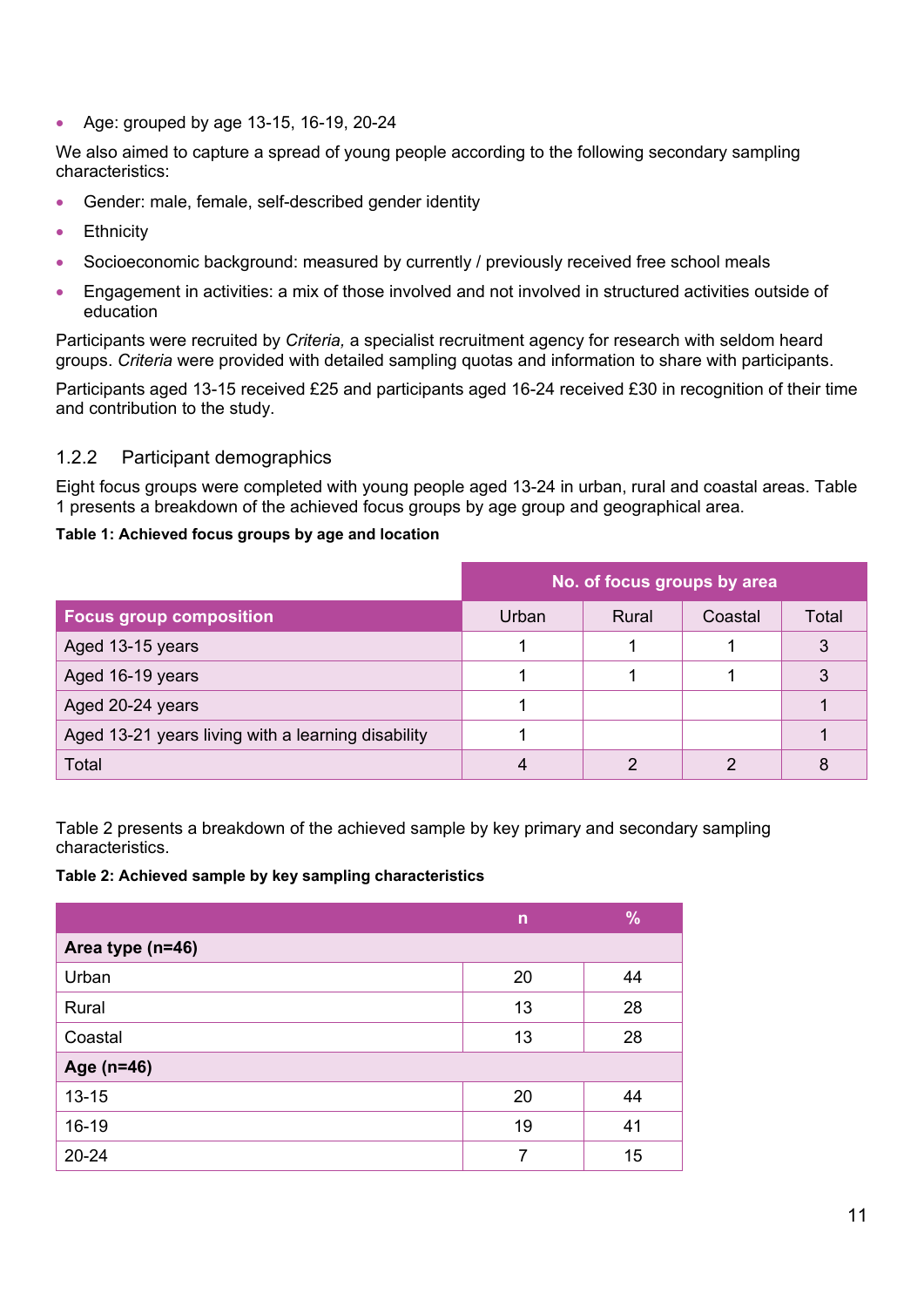| Gender (n=46)                                                      |                |                |  |  |  |
|--------------------------------------------------------------------|----------------|----------------|--|--|--|
| Female                                                             | 28             | 61             |  |  |  |
| Male                                                               | 18             | 39             |  |  |  |
| Prefer to self-describe                                            | 0              | $\mathbf 0$    |  |  |  |
| Ethnicity (n=46)                                                   |                |                |  |  |  |
| <b>White British</b>                                               | 23             | 50             |  |  |  |
| Mixed ethnicities                                                  | $\overline{7}$ | 15             |  |  |  |
| <b>Asian British</b>                                               | $\overline{7}$ | 15             |  |  |  |
| <b>Black British</b>                                               | 4              | 9              |  |  |  |
| <b>British Filipino</b>                                            | $\overline{2}$ | 4              |  |  |  |
| <b>Black Caribbean</b>                                             | 1              | 2              |  |  |  |
| Indian                                                             | 1              | $\overline{2}$ |  |  |  |
| Nepalese                                                           | 1              | $\overline{2}$ |  |  |  |
| Previously or currently eligible for free school meals (n=46)      |                |                |  |  |  |
| Yes                                                                | 20             | 44             |  |  |  |
| <b>No</b>                                                          | 22             | 48             |  |  |  |
| Did not respond                                                    | 4              | 9              |  |  |  |
| Currently involved in out of school activities (n=39) <sup>3</sup> |                |                |  |  |  |
| Yes                                                                | 15             | 38             |  |  |  |
| <b>No</b>                                                          | 22             | 56             |  |  |  |
| Did not respond                                                    | $\overline{2}$ | 5              |  |  |  |

#### <span id="page-11-0"></span>1.2.3 Data collection, analysis and reporting

Eight focus groups were conducted with young people aged 13-24 between 5th December 2020 and the 29th January 2021. Seven of the focus groups were conducted online using *Zoom* video conferencing software. The focus group with young people with learning disabilities was the only group to take place face-to-face. The organisation we recruited through advised that the participating young people would find it easier to engage face-to-face and in a location they felt comfortable. Therefore, the focus group was arranged in line with government COVID-19 restrictions to be undertaken at the support organisation's location. Focus groups were organised by age group and location.

Each focus group was moderated by two researchers<sup>[4](#page-11-1)</sup>: a lead moderator guided the discussion, and a comoderator took notes and provided technical support where needed. All focus groups were audio-recorded and transcribed verbatim[5](#page-11-2). We obtained participants' consent for audio-recording of the discussions and the use of their anonymised data for analysis.

<span id="page-11-3"></span><sup>&</sup>lt;sup>3</sup> The seven participants aged 20-24 were not asked this question as they had already left school.

<span id="page-11-2"></span><span id="page-11-1"></span><sup>&</sup>lt;sup>4</sup> The exception to this was the focus group with young people with learning disabilities was moderated by one NatCen researcher and a worker from the organisation who provided support. This was to ensure that all questions asked during the focus group were accessible to participants and to help participating young people feel comfortable. <sup>5</sup> The recording of the focus group with young people with learning disabilities was not suitable to be transcribed because of the nature of the responses and recording quality. But detailed notes were made and used for analysis.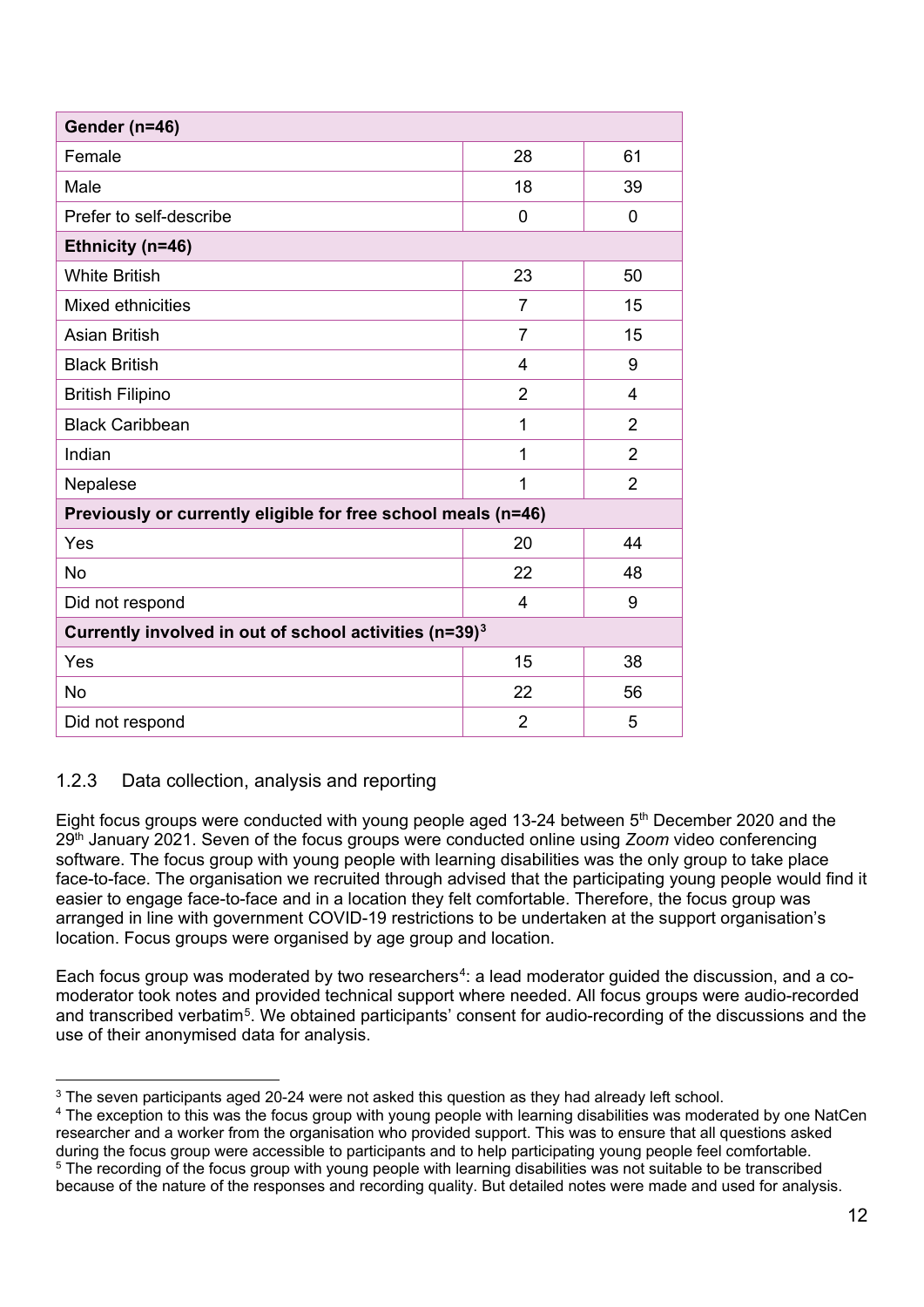Ethical approval for the study was granted by NatCen's Research Ethics Committee.

Focus group transcripts were systematically and thematically analysed using *NVivo* to explore the range of participants' experiences and views, identifying similarities and differences based on key characteristics, where possible.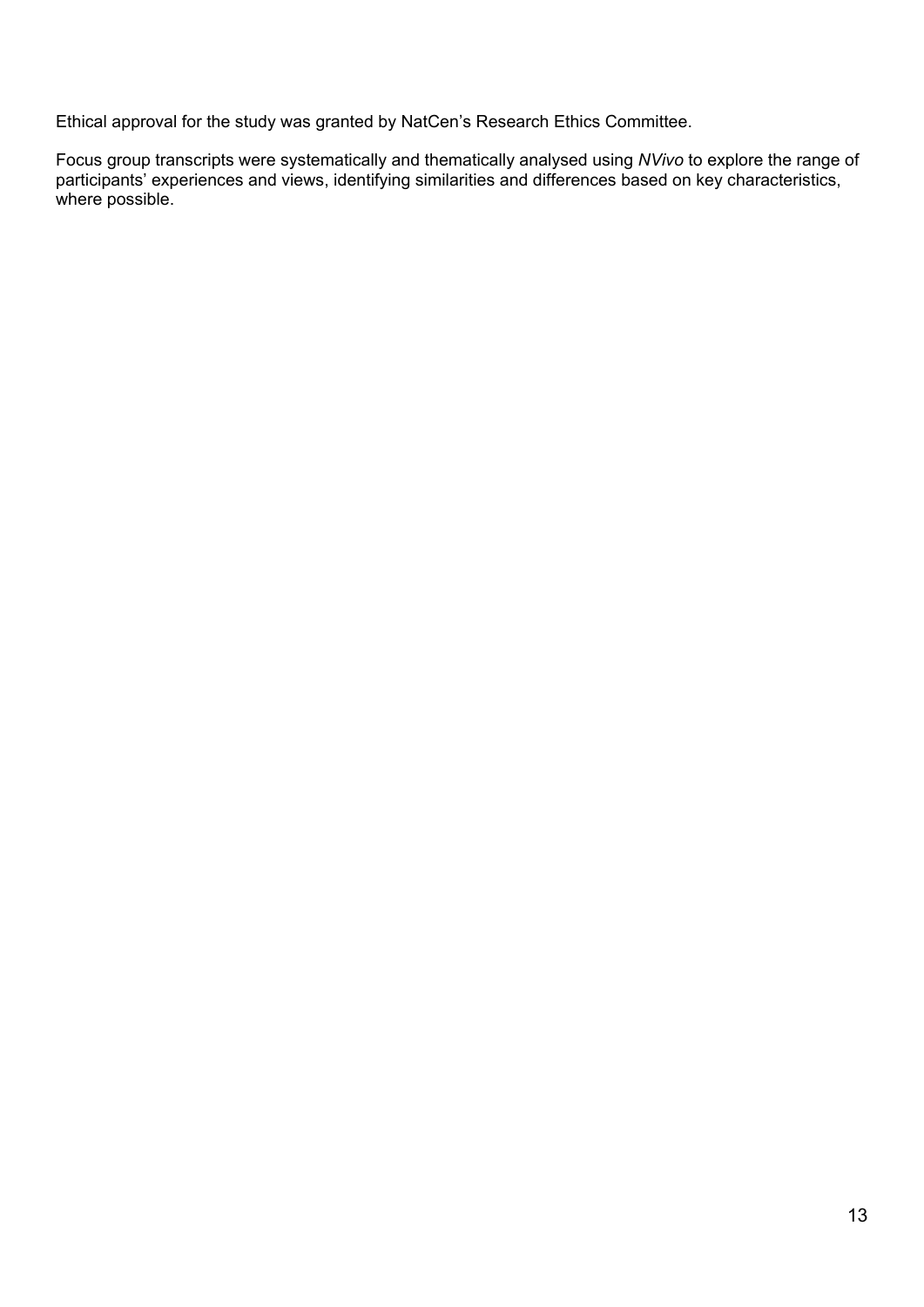## <span id="page-13-0"></span>**2 How young people spend their time outside of school**

The young people we spoke to spend their time outside of education or work in a range of ways.

## <span id="page-13-1"></span>2.1 Leisure activities

Across all focus groups, and ages and areas, there were young people who said that in their free time they:

- Participate in a range of **sports and physical activity** either as part of a club and / or informally on their own or with friends. Sports and activity mentioned included: football, netball, rugby, cricket, badminton, basketball, cheerleading, tennis, swimming, sailing (and other water sports), working out at the gym, martial arts, running, ice skating and walking.
- Attend a range of **youth clubs and creative groups** most often on their own rather than with existing friends. Clubs young people participated in included: youth clubs, drama clubs, dance classes, playing in a band, and arts & crafts groups. While there were young people involved in clubs and groups close to their home, others said they had to travel to be able to attend the club of their choice because it was not provided locally. This was particularly the case for activities such as cheerleading, ice-skating and drama groups.
- Spend time informally with **family and friends**. Time with family and friends included: hanging out in parks, going to each other's houses, going shopping, going out for food, going to the theatre or cinema.
- Spend time on **solo activities** such as: playing a musical instrument, learning a language, listening to music, reading, studying and cooking.
- Use one or more forms of **media, particularly social media**. Young people described spending time playing computer games on their own or with friends, watching TV (e.g. Netflix), watching videos on YouTube and TikTok, and speaking to their friends on their phone via SnapChat or FaceTime, and spending time on Instagram. These activities were predominantly mentioned by young people aged 13- 15.

## <span id="page-13-2"></span>2.2 Social and community-focused activities

In addition to leisure activities, young people spent their free time participating in community-focused activities such as uniformed groups, volunteering and citizenship groups.

Being involved in a uniformed group such as Girl Guides, Scouts or Cadets, was particularly widespread among those aged 13-15. Young people aged 16-19 across all areas said they had previously been involved in a uniformed group of some sort, but that they had largely grown out of them as they got older.

Young people mentioned either currently or previously spending their free time volunteering or being involved in citizenship or community groups such as National Citizen Service (NCS), youth councils, advisory groups, Duke of Edinburgh Award or Faith groups. The Duke of Edinburgh Award was accessed by young people through their schools, while young people accessed their other activities in their community. There were young people aged 16-19 who said they had previously spent time volunteering at a nursery and a day centre which had since turned into paid jobs.

Young people with learning disabilities discussed being involved in activism activities, campaigning to help young people with disabilities to be treated fairly and inclusively. Activism wasn't mentioned by any other young person in the other focus groups but it is unclear whether this is because they were not involved in activism or if it just didn't come up in the discussion.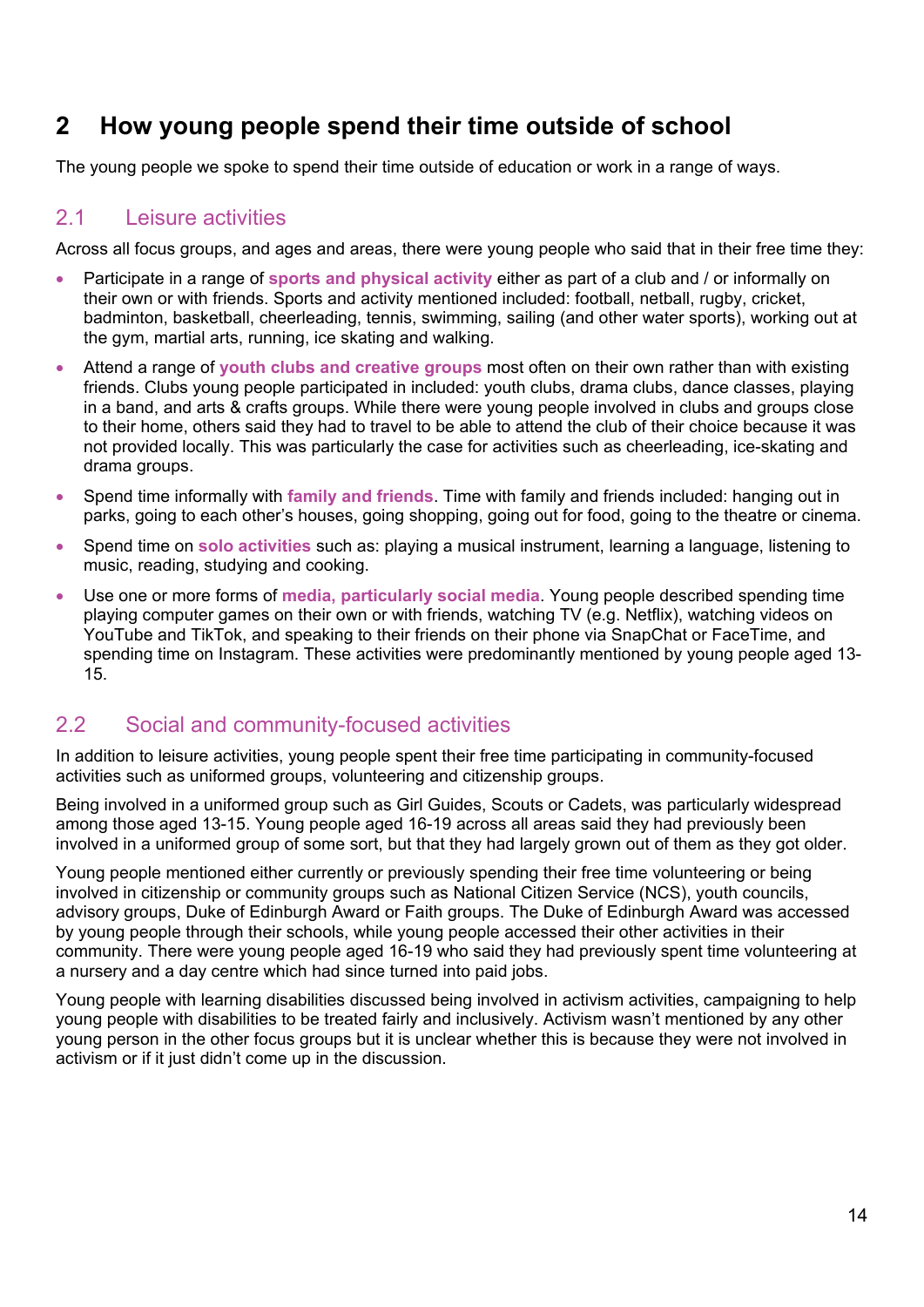## <span id="page-14-0"></span>**3 What is missing from local provision for young people**

## <span id="page-14-1"></span>3.1 Existing local provision

In order to understand what is missing from local provision we first asked young people to describe what spaces, activities and services were available in their local area, whether or not they had personally used them. Young people identified a range spaces and activities available for young people in their local area, including:

- Green and blue spaces: parks (all areas), countryside (rural), the beach and sea (coastal), canals (urban)
- Sports clubs (including martial arts)
- Indoor sports facilities: leisure centres, swimming pools, gyms
- Outdoor sports facilities: green gyms, tennis courts, basketball courts, AstroTurf
- **Libraries**
- Youth clubs
- Creative youth groups: drama and dance
- Citizenship groups: Duke of Edinburgh Award and National Citizenship Service
- Faith groups
- Volunteering

Young people also recalled a number of activities and groups that used to be available but no longer exist. These included youth clubs, martial arts clubs and dance studios. Some had closed down due to lack of funding, while others had closed when the person running it moved away.

Young people did not mention support services while discussing what was available in their area.

#### <span id="page-14-2"></span>3.2 What's missing from local provision

Young people of all ages and from all areas identified a number of spaces, activities and services they thought were missing from their local area. These are summarised in Table 3 and discussed in more detail below.

#### **Table 3: Missing spaces, activities and services from local provision**

| Missing services                           |                                                                                       | Missing activities and spaces |                                                                                                                                              |  |
|--------------------------------------------|---------------------------------------------------------------------------------------|-------------------------------|----------------------------------------------------------------------------------------------------------------------------------------------|--|
| Mental health support<br>Career support    | Support to develop life skills for their future                                       | $\bullet$                     | Spaces for young people to hangout / socialise<br>Spaces to study outside of school / home<br>Activities for older teens                     |  |
| discrimination<br>(discussed in section 7) | Support for those experiencing racism and<br>Opportunities to have their voices heard | $\bullet$                     | Wider range of activities available locally<br>Activities to prevent anti-social / criminal<br>behaviour<br>Accessible spaces and activities |  |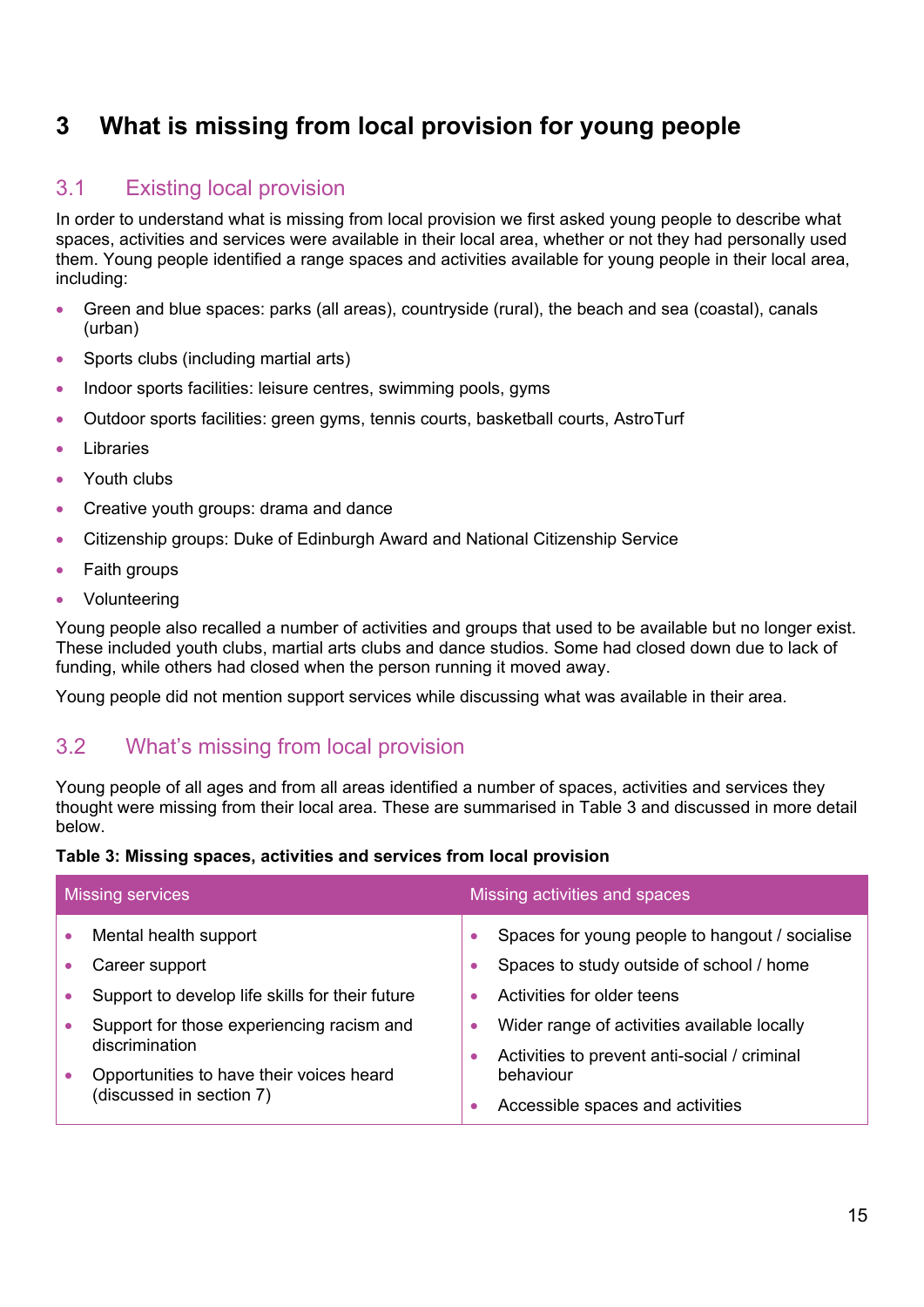#### <span id="page-15-0"></span>3.2.1 Missing services

Mental health support services and services to help prepare young people for their future were identified by young people as being missing from local provision.

#### **Mental health support**

Young people across all ages groups thought that there was not enough mental health support for young people available locally, or at least they weren't aware of any support that was available. When asked where they would go for support if they were struggling, some young people said they would go to someone they trusted in school or in the community such as a religious temple or youth group. However, it was acknowledged that not all young people would have someone they felt they could talk to about their mental health. To ensure that support is available to everyone, young people thought mental health support should be provided in a range of ways so young people can choose what works best for them. In addition to one-to-one support, young people thought group support and self-help techniques should be made available.

"I think one-to-one support would be really good, and definitely online support, because some people, it's hard for them to talk about things. So if there's someone that they can just talk to anonymously online about whatever problems they're having, they might be able to help, or just offer suggestions. That would be something that would, yes, really benefit people." (16-19 year old female, White British, coastal area)

#### **Support for the future**

Young people aged 16 and above from all areas, felt there was no support locally to help young people make informed decisions about their future or equip them with important life skills. Young people would like there to be local services which can help them to think about future careers and post-school destinations and help them to understand what options and opportunities are available to them. In addition, there were young people who said that they would benefit from a service or group that helped them to develop life skills to prepare them for becoming an adult, such as financial management in terms of budgeting and dealing with bills. There was recognition that not all young people receive this support and guidance at home.

"I think they should do a club. This isn't necessarily for me personally, but maybe for less fortunate kids they could do life skills or something like that because some people's parents don't want to, or aren't able to, teach them life skills, for example cooking…how to set up banking or something, your online bank…just life skills that you need but are so simple that people wouldn't even think of. I don't know." (16-19 year old female, White British, urban area)

#### **Reporting experiences of racism**

Young people thought services to provide support for those experiencing racism and discrimination was missing from their local area. There were young people who had experienced racism in their local area and when asked if they had reported it or spoken to anyone about it, they said they didn't think there was anywhere to go to. Young people were reluctant to report incidences of racism to the police because they didn't know if it would be taken seriously and they thought the police had other issues to deal with. Young people would, however, appreciate a way to report racist incidents and have someone to speak to if they needed it.

"I was on my phone, and then this old man behind me was talking about, 'Oh, why is her phone in a different language? This is England. We speak English here,' and obviously, I didn't really know what to say…Just things like that, there's nowhere you could go or anybody you could speak to. You just have to kind of take it…Yes, it upset me, but I don't think I was going to the police. He was talking about people going back to their country, which is like, where?...Just stuff like that, it makes people not want to go out and use the facilities." (16-19 year old female, Black Caribbean, rural area)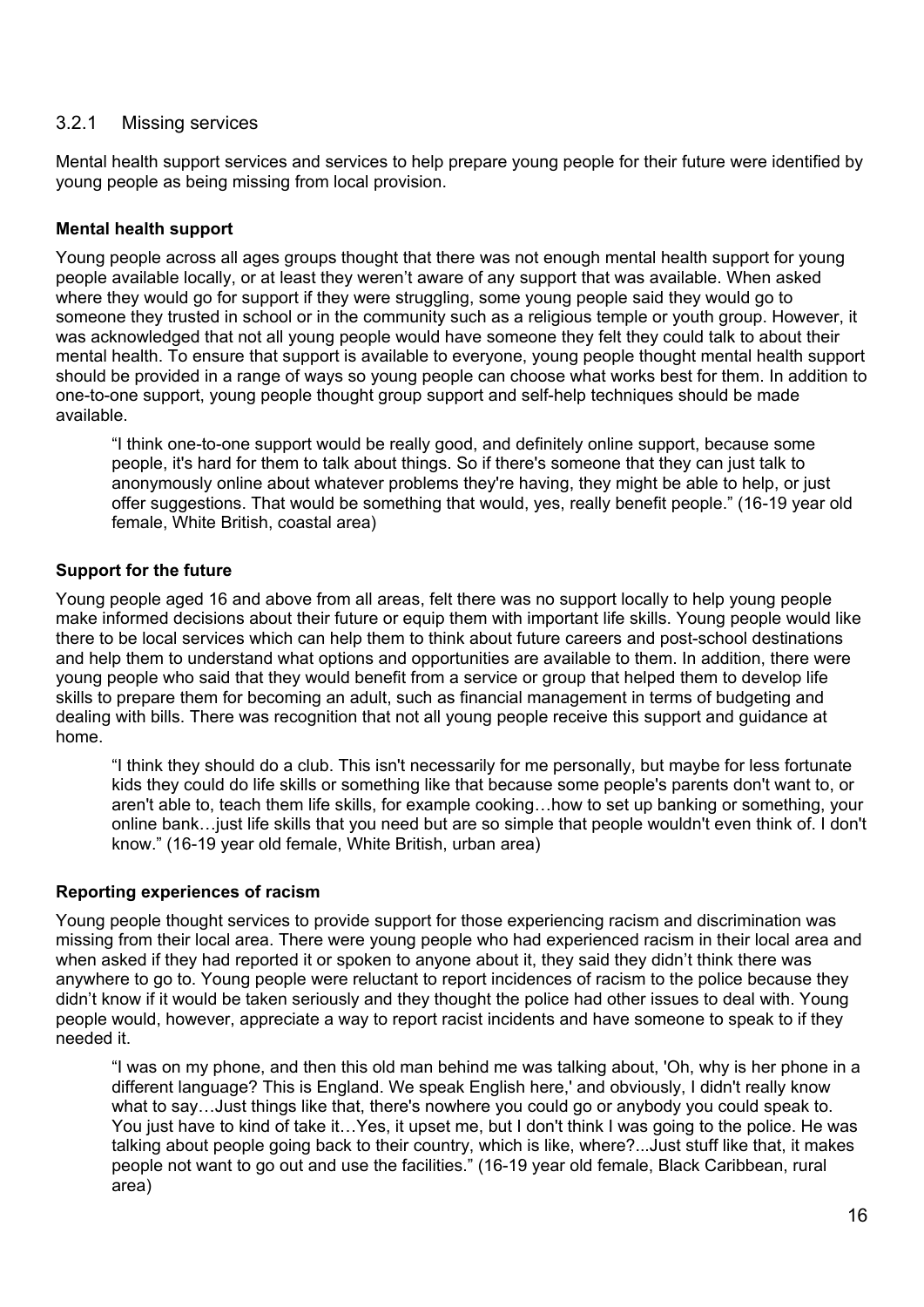#### <span id="page-16-0"></span>3.2.2 Activities and spaces

Young people identified a number of spaces and activities they thought were missing from their local area.

#### **Spaces to socialise with friends**

Young people of all ages thought informal spaces where they could socialise with friends without having to do an organised activity were missing from their local area. This reflected their experiences of feeling unwelcome in their local area, as young people described wanting to have spaces where they could sit with friends without being perceived by others to be making trouble. The only space young people felt they currently have to do this, is the local park. Young people liked the idea of indoor and outdoor spaces where there was the option for informal activities as well as just spaces to sit.

"I think that a problem in our area is that the only places to go are outdoors. Apart from the town centre, you can go to a park. That's it really, and especially in winter, it's cold…so I think if you're hanging out with your friends, I think it's important to have somewhere indoors that we can go. We have a town centre, but that's not really a place for people to hang out. I think people get kicked out and stuff, just because they want somewhere to hang out." (16-19 year old female, White British, rural area)

#### **Spaces to study outside of school and home**

Young people would also like safe and welcoming spaces where they can study outside of school as they felt their home wasn't a conducive place to study. While some areas had local libraries, young people found that the opening times were not accessible (by the time they got to it from school, it would be closing), or they didn't feel safe being there with some of the other people that used it (see section 5.1.3).

#### **Activities and spaces for older young people**

Age specific activities and spaces, particularly for those aged 15 and above, were also thought to be missing from local provision in all areas. Young people thought those younger than them and adults were well catered for, but there was less available which was suitable for their age group. For example, one young person acknowledged that while there were dance classes provided in their local area which were within their age range, these local dance groups focussed on the development of younger age groups. Therefore, they had to look further afield to find a dance class that would continue to develop their skills at their age and level.

"I feel like there's a lot more for younger ages. I know it's difficult to get something for our older ages because everyone's a bit more just like, social media, PlayStation, Xbox, so it's harder to find something that our age would enjoy and that could fit everyone. I feel like for younger people, there is a lot of opportunities." (13-15 year old female, mixed ethnicity, rural area)

#### **Access to a wider range of activities locally**

Missing activities were sometimes discussed in terms of the diversity of activities in their local area. While some sports like football were catered for locally, less prominent sports and non-sporting activities were not. This required some young people to travel outside their local area to access them which could be prohibitive for them. While not clearly defined by young people, for a service to be local it needed to be within the area they live so they would not be dependent on travel, either by public transport or lifts from parents or carers.

"In terms of netball, there's definitely good teams and stuff, and I know football and more sports or whatever you'd call them, but I feel like there's a lack of alternative sports as well. I know a lot of girls my age want to get fit, but they don't want to play a sport, so fitness classes would be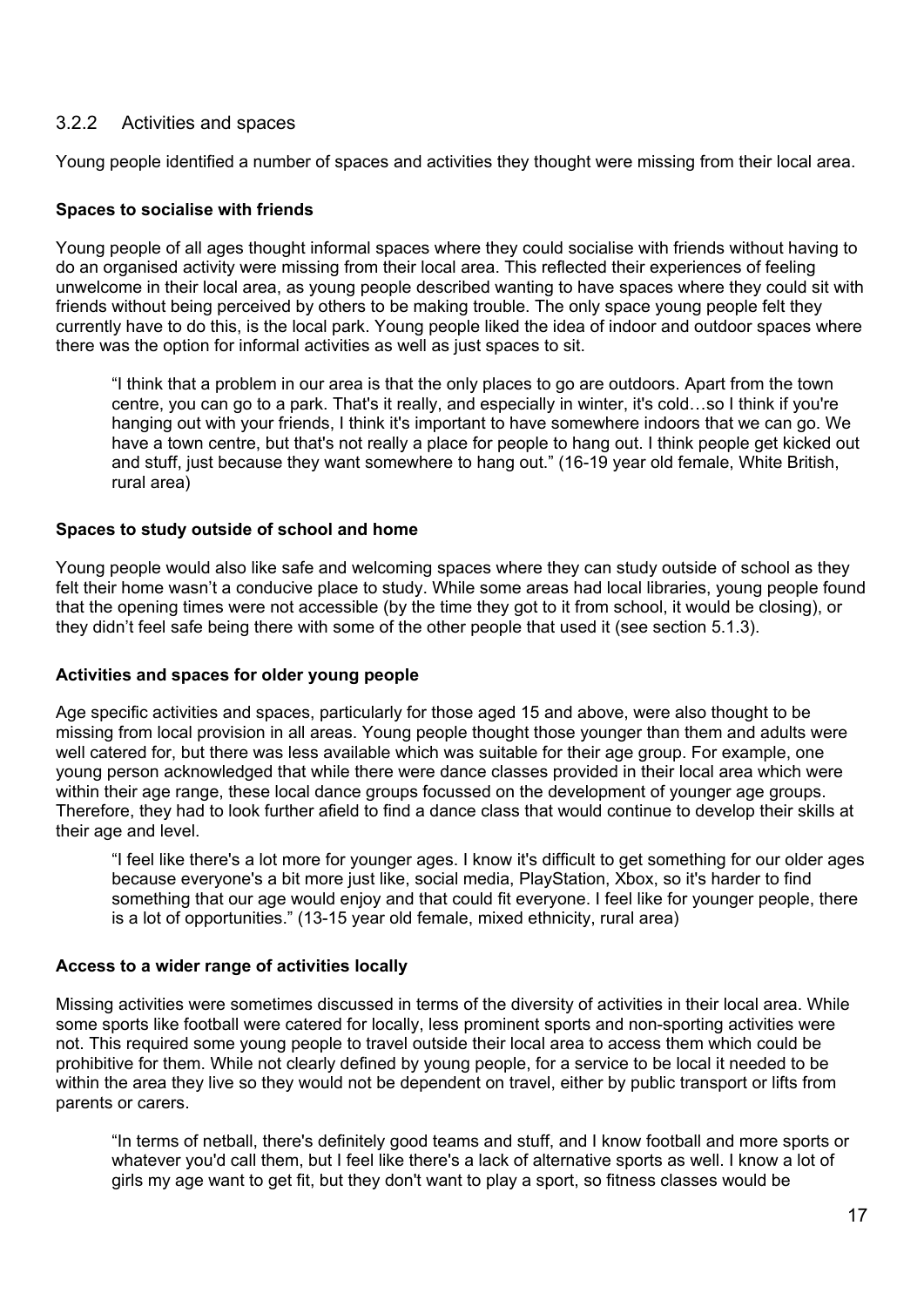something good to introduce, but there's just not much of that anywhere that's affordable." (16-19 year old female, White British, coastal area)

#### **Activities to prevent anti-social / criminal behaviour**

Young people identified gangs as being an issue in their area and thought that activities to deter people from criminal activity and services to support people to get out of gangs were missing from local provision. This was particularly among people living in rural areas.

"Gangs as well is quite a big thing in the whole of [local area]\*, really. It's quite a prominent thing that people can be quite scared of. So I think, yes, just having some sort of group there to support people who are in gangs, and try and get them out of gangs and find them a hobby, if that makes sense. So get them interested in things, like a sport, or an art, drama, etc., I think that would be quite an important thing, and that would definitely reduce crime, which would eventually make people more confident and want to participate a bit more." (16-19 year old male, Indian, rural area)

#### **Accessible services and spaces**

Young people aged 16 and above, including young people with learning disabilities, would like to see more inclusive activities available in their local area. For young people with learning disabilities, this included both activities aimed specifically at young people with learning disabilities and also community activities being accessible for them to participate in.

Young people thought activities and groups should be inclusive, so that anyone could attend and feel welcome regardless of income, previous experience of an activity or ethnicity. Across all areas and age groups, young people thought activities that were cheap or free to access were missing from local provision. Cheaper or free access to activities would enable all young people to access them, and access them more frequently. One young person gave an example of a local leisure centre previously having £10 monthly membership for young people to use all their facilities. While young people felt there were green spaces available locally that were free to access, the equipment in these spaces were sometimes of poor quality (e.g. ripped basketball hoops) which discouraged young people from using them.

"Even though you can play sports, I also find that sometimes you'll go out to a park or something, and even so, the equipment isn't great. If you want to play cricket, there's nowhere to really do it, or if you want to go and play football, there's no goals. It's limiting, even when you do get to go to a park." (16-19 year old male, White British, coastal area)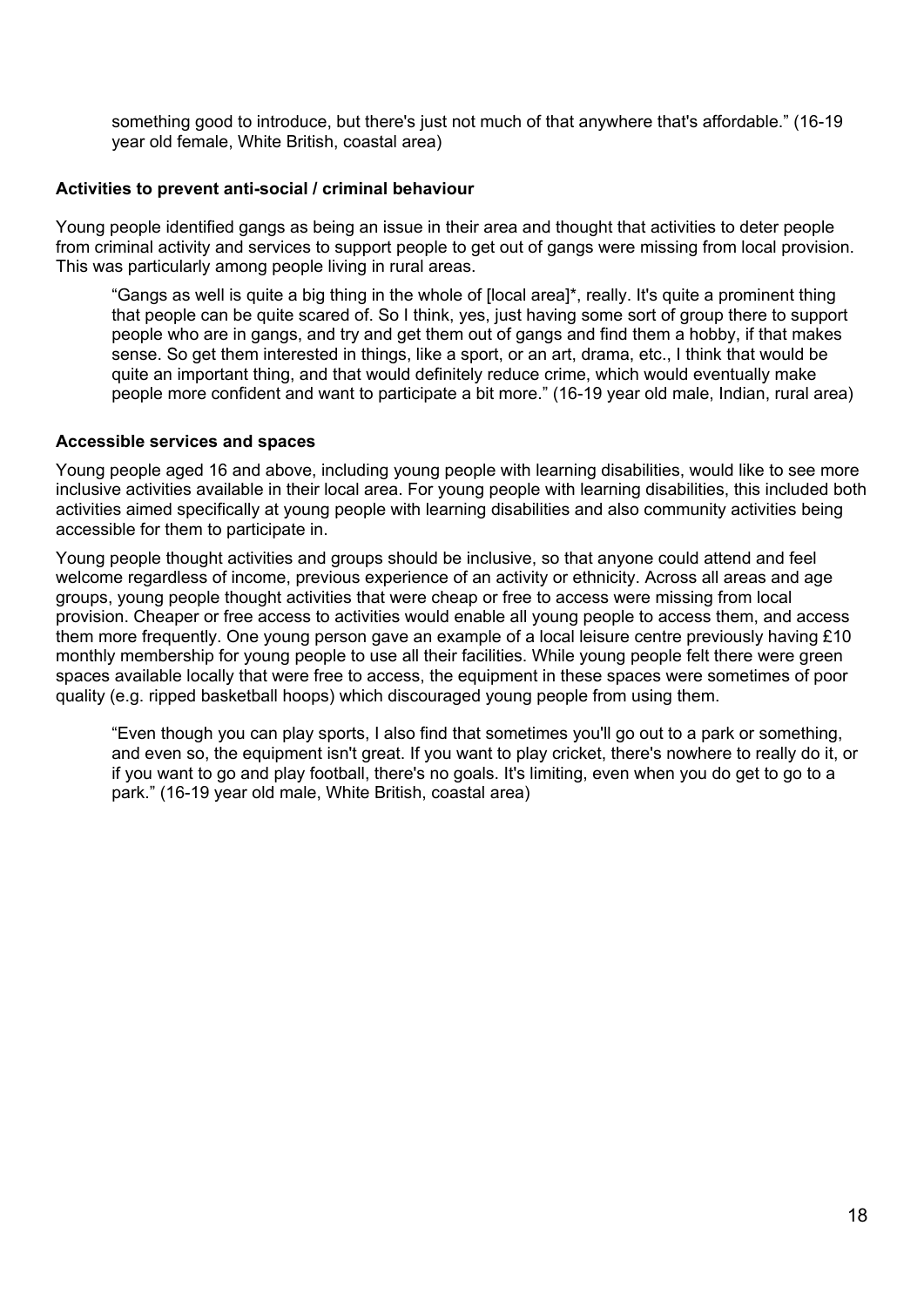## <span id="page-18-0"></span>**4 The barriers young people face in accessing activities, services and spaces**

Young people were asked whether there was anything that might prevent them or other young people from accessing spaces, activities and services. A range of potential barriers were identified by young people, which broadly related to either practical or personal and social barriers. Young people also discussed ways to make activities, services and spaces more accessible to young people, many of which addressed the barriers that had been identified.

## <span id="page-18-1"></span>4.1 Practical barriers

Young people of all ages and from all areas identified a number of practical barriers which could prevent young people from accessing spaces, activities and services. These are summarised in Table 4 and discussed in more detail below.

#### **Table 4: Practical barriers and solutions**

| <b>Practical barriers</b> |                                                                                                  |                                     | <b>Suggested solutions</b>                                                                                                                                                                                                                      |  |  |  |
|---------------------------|--------------------------------------------------------------------------------------------------|-------------------------------------|-------------------------------------------------------------------------------------------------------------------------------------------------------------------------------------------------------------------------------------------------|--|--|--|
|                           | Cost e.g. entry, equipment, travel                                                               | $\bullet$<br>$\bullet$<br>$\bullet$ | Free / cheaper access to spaces and activities (e.g.<br>memberships) for all young people (and carers)<br>Government funding for young people aged 20 and<br>under to access activities<br>Free / cheaper public transport for all young people |  |  |  |
|                           | Getting there e.g. distance, difficult to<br>get to, access to transport                         | $\bullet$<br>$\bullet$<br>$\bullet$ | Local provision of activities and services<br>Free / cheaper public transport for all young people<br>Support and funding for independent travel                                                                                                |  |  |  |
|                           | Safety                                                                                           | $\bullet$<br>$\bullet$              | More young person specific spaces and activities<br>Safer travelling routes e.g. cycle lanes                                                                                                                                                    |  |  |  |
|                           | Lack of information and awareness of<br>spaces, activities and services                          | $\bullet$                           | Targeting advertising of what's available locally to<br>specific ages groups via social media, schools, colleges<br>schools, local council websites and offering taster<br>sessions                                                             |  |  |  |
| $\bullet$                 | Availability of spaces, activities and<br>services locally                                       | $\bullet$                           | More spaces and activities aimed at specific age groups<br>locally                                                                                                                                                                              |  |  |  |
| $\bullet$                 | Not having enough free time                                                                      | $\bullet$                           | None mentioned                                                                                                                                                                                                                                  |  |  |  |
|                           | Spaces being hard to access                                                                      | $\bullet$                           | None mentioned                                                                                                                                                                                                                                  |  |  |  |
|                           | COVID-19 restrictions                                                                            | $\bullet$                           | None mentioned                                                                                                                                                                                                                                  |  |  |  |
|                           | Requiring a carer to access activities                                                           | $\bullet$                           | Greater funding and availability of carers to accompany<br>young people with additional needs                                                                                                                                                   |  |  |  |
|                           | Spaces and activities not being<br>accessible to meet young people's<br>additional support needs | $\bullet$                           | Spaces and activities being made accessible for all<br>young people to access                                                                                                                                                                   |  |  |  |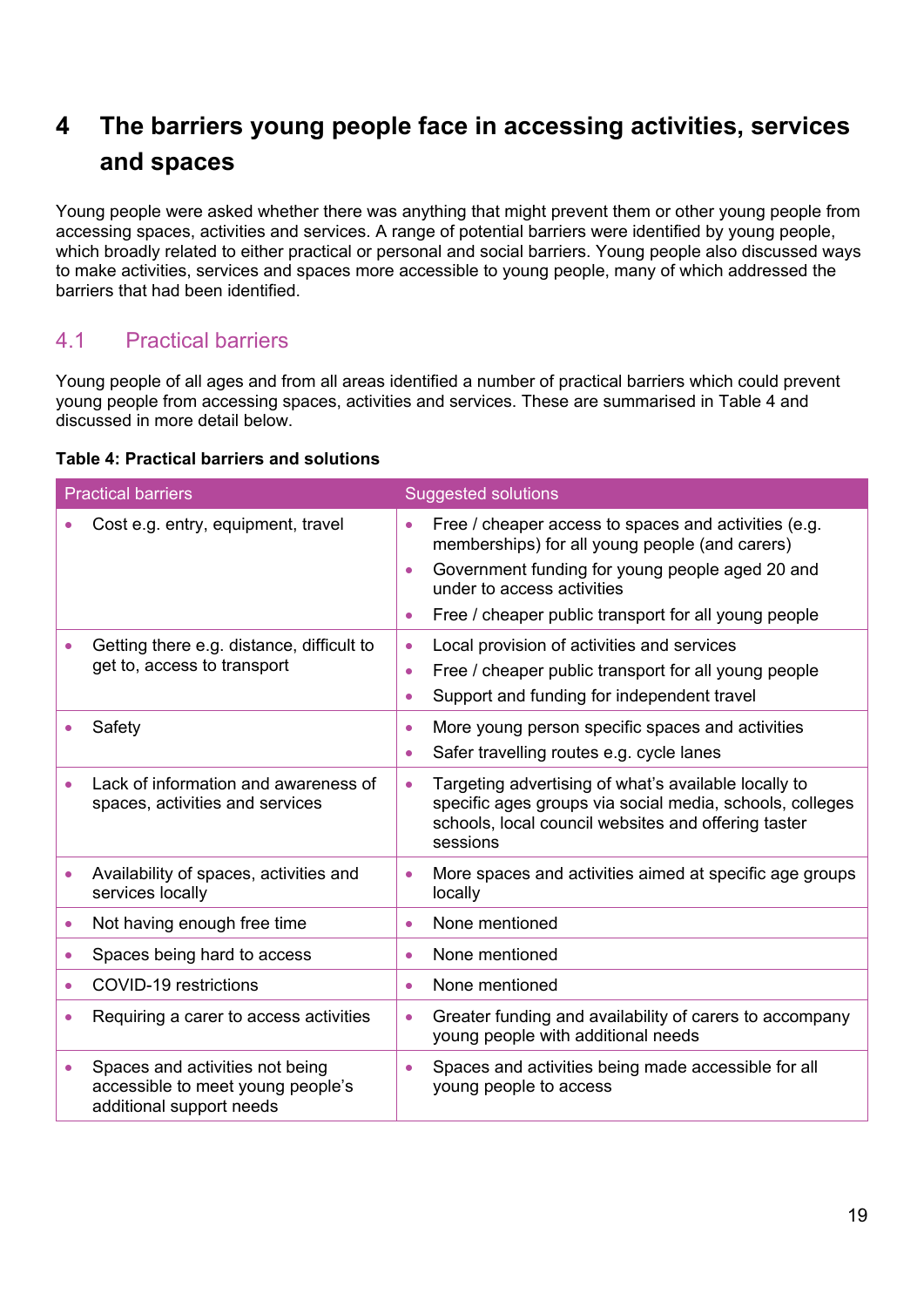#### <span id="page-19-0"></span>4.1.1 Cost

The cost of attending and/or travelling to attend an activity could prevent young people from accessing activities and services. Young people acknowledged that they often relied on parents to pay for activities if they didn't have jobs and recognised that not all families could afford to pay for their children to access activities. These costs could be even greater for activities that required young people to purchase particular equipment or a club strip or involved travel for competitions, matches or tournaments.

"Some things that might stop people from going to these clubs, especially in less fortunate areas, if the club asks for money or something, or you need to pay for it…Sometimes it can be that a family, they don't have enough money to pay for the place that you want to go, like, it's a fun place, but it's just financially you can't go to it." (13-15 year old male, mixed ethnicity, urban area)

Young people thought providing cheaper or free access to activities and spaces would not only make them more accessible, but could encourage young people to attend more frequently. Young people described using some spaces such a leisure centres or AstroTurf infrequently because of the cost and said if it was cheaper they would use it more. One young person said their local leisure centre used to offer an affordable membership for young people which allowed them to access all facilities as often as they liked. Another young person suggested that the government could provide funding to enable all young people under the age of 20 to access an activity.

"It would be really good if there was some kind of government funding that gave everyone under the age of 18 or maybe even 20, a chance to do an activity…I think it would just really encourage people to do stuff rather than just hang around, because I find with [local area] as well, there's a lot of people our age that literally just hang around, and sometimes that can be a bit intimidating as well." (16-19 year old female, White British, coastal area)

#### <span id="page-19-1"></span>4.1.2 Distance and transport

Young people of all ages and areas thought that there were not enough spaces, activities and services for young people provided locally. While there were those who travelled to participate in activities of their choice, young people felt that distance could prevent some young people from accessing spaces, activities and services. This was a particular issue for young people:

- Who could not afford public transport (in addition to the activity)
- Who lived in areas where public transport did not take them to where they needed to go or when they needed to be there
- Without parents with access to a car or time to give them lifts to and from activities.

"As you get older and you don't have your mum or your dad or anyone to taxi you around, then sometimes it's…Yes, it's not as appealing if you're having to travel 40 minutes on a bus." (20-24 year old male, White British, urban area)

Young people from all areas gave examples of when one or more of these issues had prevented them, or someone they knew, from accessing activities. One young person described how they were so determined to do an activity that they had waited until they were older and earning their own money to pay for the public transport required to participate in their activity of choice. However, not all young people may be so determined.

"I think it also narrows the kind of things that you want to do. So for instance, if there's something that you like that's a lot further away, you are less likely to do it because obviously we don't have full-time jobs, but we pay full prices. Then you're like, well, I haven't got the money to go all the way there, so I'm just not going to do it." (16-19 year old male, White British, coastal area)

Young people thought providing more activities and services locally (where public transport wasn't required) would be one way to address these barriers. Making public transport free or cheaper for all young people (not just those under the age of 16) was another suggested way to address these barriers. Young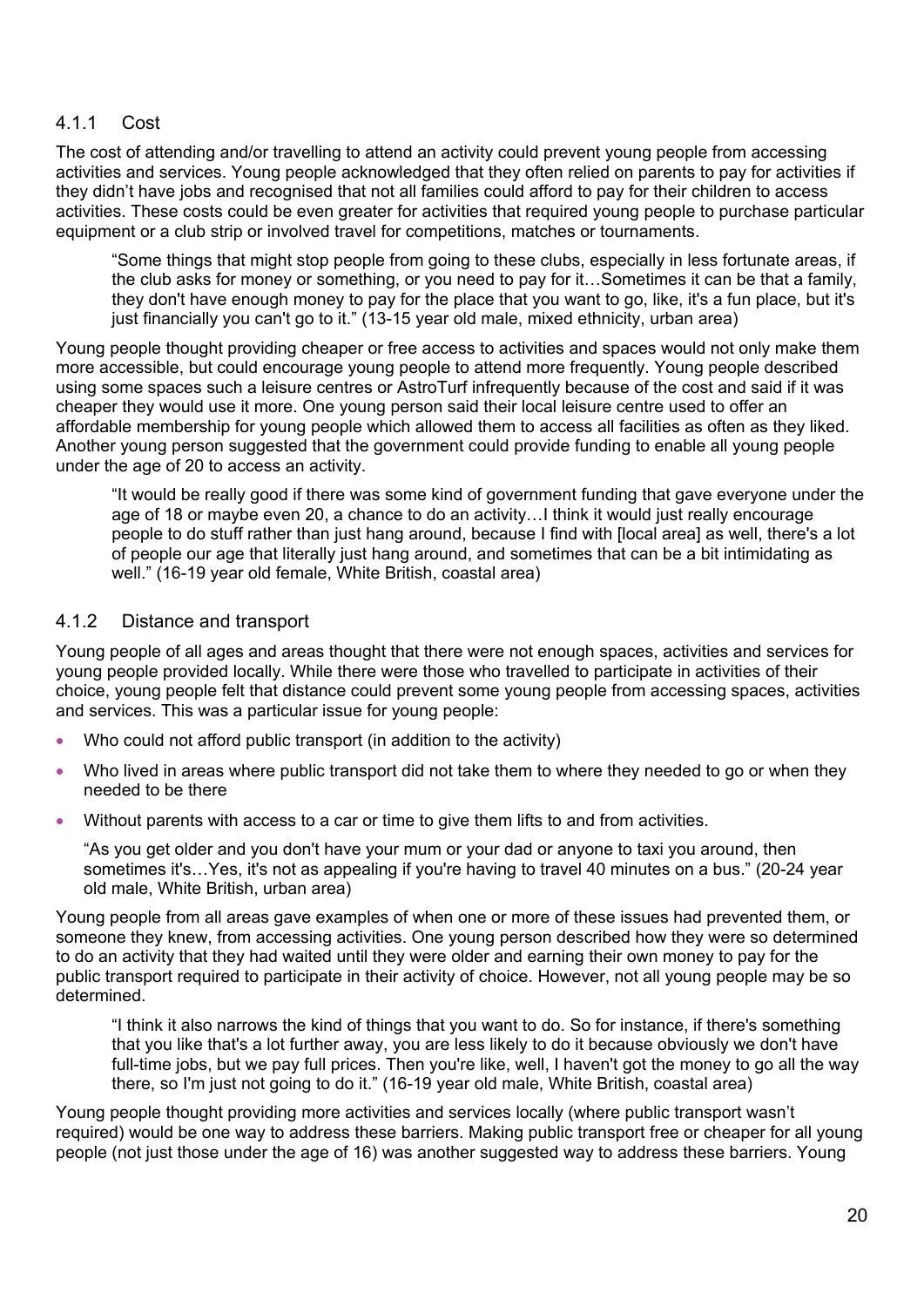people over the age of 16 thought it wasn't fair that young people who were still studying had to pay the same for transport as adults working fulltime.

"The only thing I find with buses is that we have to pay for adult tickets, and the problem with that is that we don't have jobs, well, I don't personally, and it costs so much without a job, and then all the time my mum will pay for that as well. So we're spending the same amount as someone with a fulltime job or whatever to get somewhere." (16-19 year old female, White British, coastal area)

Finally, young people with learning disabilities said providing independent travel support would help them access activities and services more easily.

#### <span id="page-20-0"></span>4.1.3 Safety

Feeling unsafe was another barrier identified by young people from all areas and across all age groups. Young people reported experiencing this both when travelling to, and spending time at, a space, activity or service. Young people identified places in the area they live which did not feel safe, either because people congregated in areas where they would need to pass through (e.g. underpasses) or because an area was known for crime and/or gangs.

"Personally, even when I was going to the library, like the library in town, it just gave me dodgy vibes. There was people that were drunk in there, like bad vibes, and also, if you're a young girl, yes, and you're going to the library in town, do you know what I mean? Some people try and talk to you." (16-19 year old female, Black Caribbean, rural area)

Suggestions to address issues of safety included introducing more young person specific spaces and activities. Young people thought this would offer an alternative to hanging around the streets or being in spaces that they felt uncomfortable. In regard to helping young people access activities and services, one young person thought cycle lanes could go some way to enable young people to pass through unsafe areas quickly.

"If I'm leaving my house to go for a run and then there's a load of people that - I don't want it to sound horrible - that are just there, maybe doing things I don't agree with, then that makes me think, oh, maybe I don't want to go for a run and stuff. So if there were actually activities that we could do that were in a controlled environment, it would make it a lot easier and stuff." (16-19 year old female, White British, coastal area)

#### <span id="page-20-1"></span>4.1.4 Knowing what is available

Young people aged 16 and over said not knowing what is available for young people their age could be preventing young people from accessing spaces, activities and services. This age group felt that there were not enough spaces, activities and services suitable or targeted to their age group provided locally. However, they acknowledged that it was possible that there were suitable things available that they did not know about. Young people of all ages said they found out about what was available in a number of ways including: through word-of-mouth (from family, friends, neighbours, parents friends, faith groups), via school, social media or community notice boards. However, based on the discussions there appeared to be less ways of finding out what was available in their local area for young people aged 16 compared with those aged 13-15.

"I think that's part of the problem. Sometimes they do have stuff, but when they advertise it, they either advertise it poorly, or don't advertise it enough. So you'll hear about something and it'll just be like a passing-by thing, or you don't have a way to look into it, so you can't find it, or whatever. For instance, I've not heard that there's paddle-boarding in [coastal area], but obviously you'd think it'd be obvious, but you wouldn't know because you haven't heard it, you haven't seen it advertised anywhere, so to me, it doesn't exist." (16-19 year old male, White British, coastal area)

To solve this issue, young people came up with a range of suggestions, including:

• Targeting advertisement of spaces, activities and services at specific age groups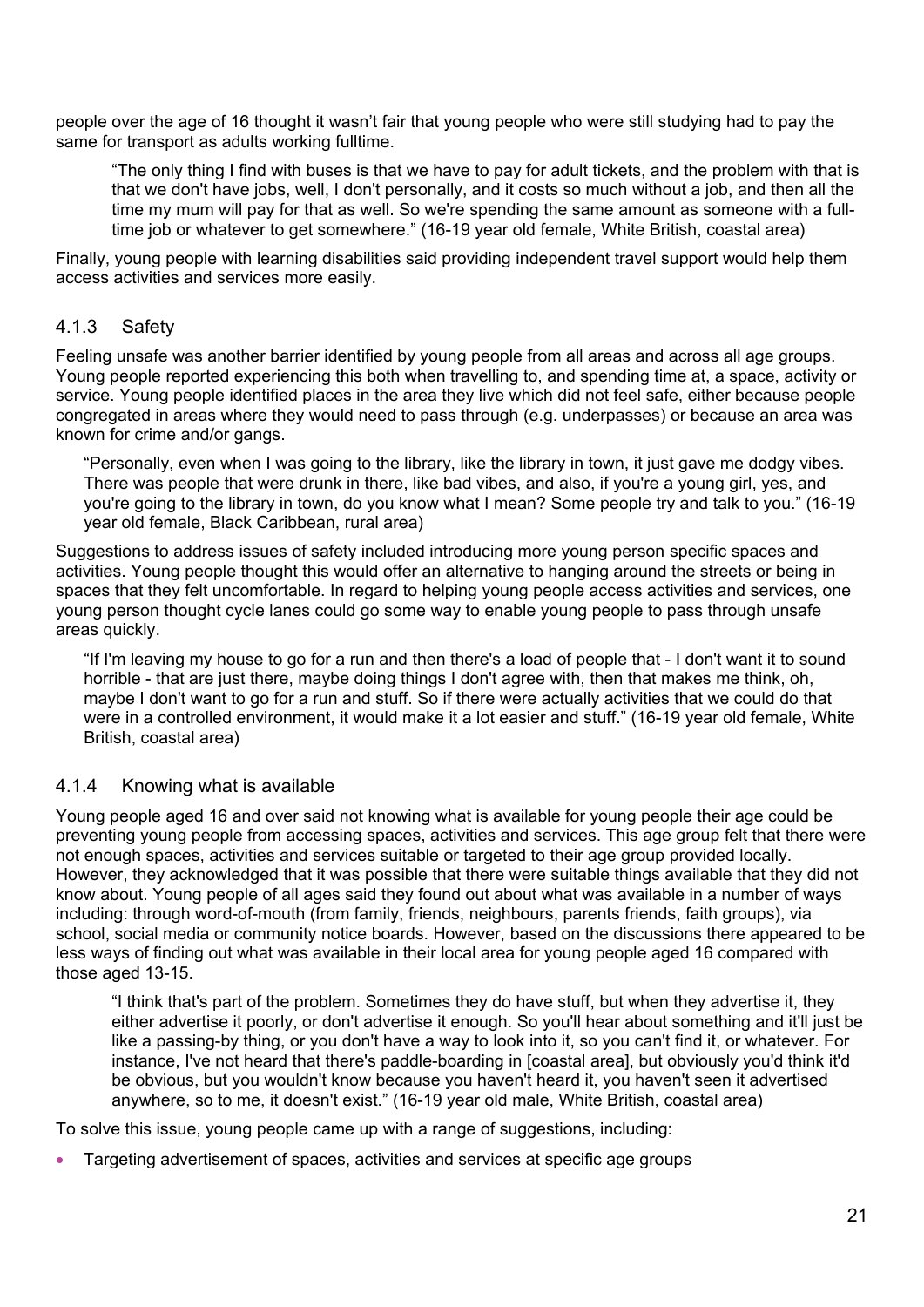- Using social media (e.g. Instagram) to promote spaces, activities and services suitable for young people
- Advertising opportunities via schools and colleges to ensure that all young people in education knew what was available
- Community groups offering taster sessions in schools to promote their group and engage young people.

#### <span id="page-21-0"></span>4.1.5 Other practical barriers

A number of other additional practical barriers were identified by young people. There were young people who said **not having enough free time** could prevent them from accessing activities and services. This was mentioned by young people aged 13-15 and 16-19 who described trying to balance studying, work and spending time with family and friends, which meant they don't always feel they have the time to fit in other things.

"Sometimes people have just got a lot on their plate already and they're like, maybe they're studying or they've got other clubs and stuff and they don't have time to do it all." (13-15 year old male, Asian British, coastal area)

Others felt that recent changes to community facilities had made them **harder to access** which was putting young people off from using them. Young people described that local tennis and basketball courts previously open for anyone to turn up and use, had recently changed to a booking system. This extra layer of administration made using them less appealing.

"I know that near me there's tennis courts and basketball courts that used to be open as well, but now they lock them up and you have to book them, and I know it's fine, you can just go online and book them, but it is a pain and it does discourage people using those things. There's also not that many. I feel like there could be more." (16-19 year old female, White British, coastal area)

Finally, young people thought the COVID-19 pandemic and associated lockdowns had prevented them from accessing spaces, activities and services. While some groups had continued to meet virtually through the COVID-19 pandemic and various lockdowns, others had not. Young people did not suggest any solutions to these barriers.

#### <span id="page-21-1"></span>4.1.6 Additional practical barriers experienced by young people with learning disabilities

In addition to cost, transport, distance, safety and knowing what's available, young people with learning disabilities identified a number of practical barriers they have faced in accessing spaces, activities and services. Young people shared that they often **require a carer to accompany them** to access spaces, activities and services but a carer is not always available or the additional cost of a carer attending can be prohibitive. While not mentioned in other focus groups, this could also be a barrier for other young people who require the support of a carer. Greater funding to pay for additional support could help address this barrier.

Furthermore, a barrier identified by young people with a learning disability, was the protectiveness of their parents towards them. Some young people with learning disabilities said their parents were very protective and would not let them do things that they felt other young people do such as go to friends' houses to socialise. In this sense it is possible that parents compounded barriers to participation for their children because of the expectation of discrimination or lack of inclusivity that some young people described above. While family was identified as a potential barrier to accessing activities by all young people, for young without a learning disability this was in the context of cost and not protection of their children.

Finally, young people with learning disabilities said that **a lack of suitable equipment** prevented them from accessing certain activities, for example, a young person said they couldn't participate in a cycling activity because adapted bikes were not available. Spaces, activities and services not being accessible to people with physical disabilities or other support needs wasn't discussed in the other focus groups but young people did say that activities and spaces should be inclusive and welcoming to all young people.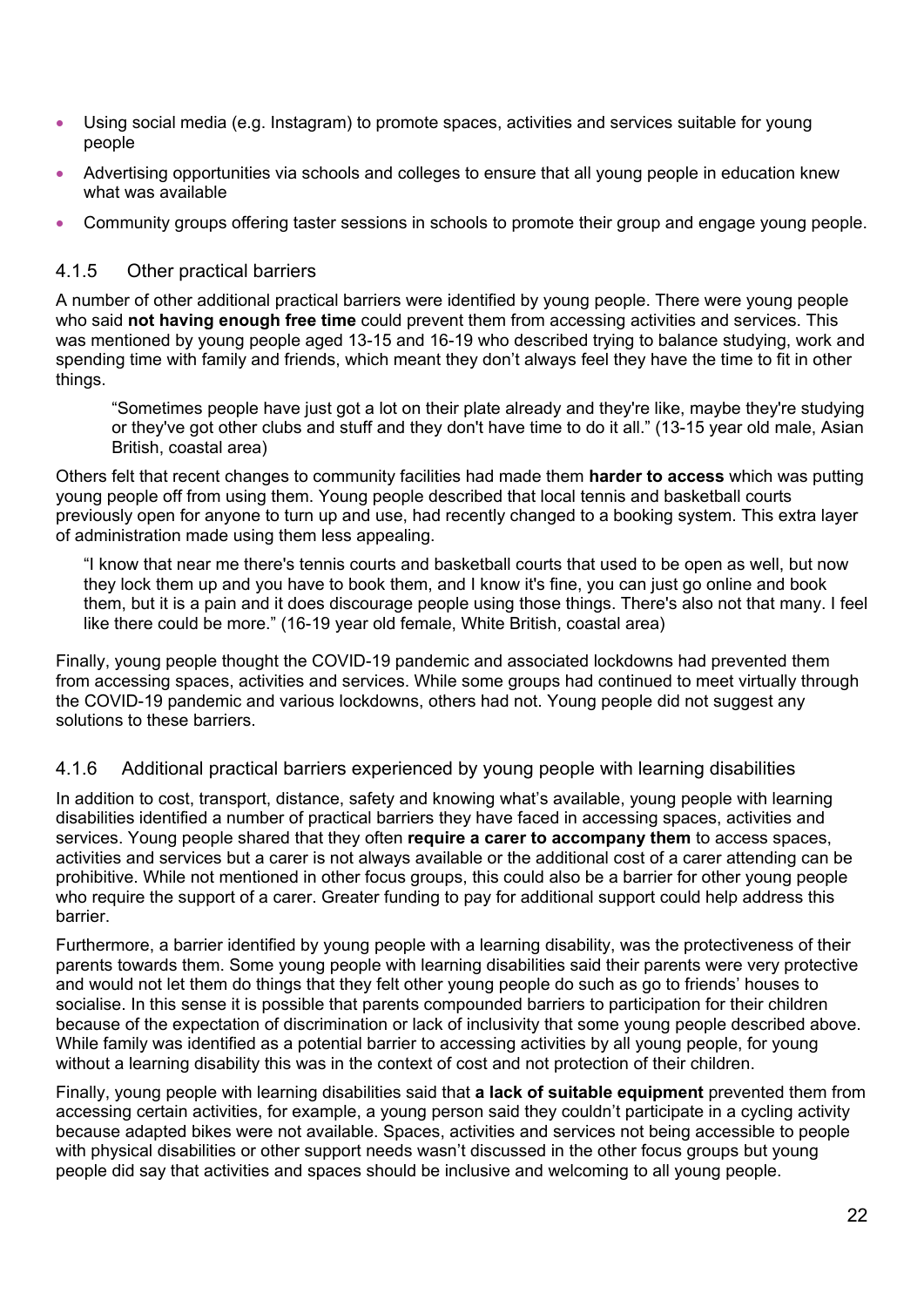## <span id="page-22-0"></span>4.2 Personal or social barriers

In addition to practical barriers, young people identified a number of personal or social barriers which could prevent young people from accessing activities, service and spaces. These are summarised in Table 5 and discussed in more detail below.

|  |  |  | Table 5: Personal and social barriers and solutions |
|--|--|--|-----------------------------------------------------|
|  |  |  |                                                     |

| Personal and social barriers                                      | <b>Suggested solutions</b>                                                                                                                                                                                                           |  |  |  |
|-------------------------------------------------------------------|--------------------------------------------------------------------------------------------------------------------------------------------------------------------------------------------------------------------------------------|--|--|--|
| Fear of inexperience<br>Fear of how you will be treated by others | Spaces / activities for specific age<br>$\bullet$<br>More information about activities<br>٠<br>Taster sessions<br>$\bullet$                                                                                                          |  |  |  |
| Anxiety of going alone<br>Fear of not fitting in                  | Having someone to go with<br>$\bullet$                                                                                                                                                                                               |  |  |  |
| Social desirability                                               | Engaging people in activities at a young age<br>$\bullet$<br>Engaging young people via schools<br>$\bullet$                                                                                                                          |  |  |  |
| Lack of diversity                                                 | Service and activities being welcoming and<br>$\bullet$<br>inclusive<br>Involving people from ethnic minority<br>$\bullet$<br>backgrounds involved in running groups<br>Diversity and discrimination awareness training<br>$\bullet$ |  |  |  |
| Interest / motivation (grown out of some<br>activities)           | None mentioned<br>$\bullet$                                                                                                                                                                                                          |  |  |  |

#### <span id="page-22-1"></span>4.2.1 Anxiety of how you will be treated by others

Anxiety and insecurities about other people who use the space or participate in an activity, could act as a barrier for some young people accessing activities. Young people said they had previously decided not to take part in an activity because the other people there were older than them which they found to be intimidating. Others felt intimidated attending because they were worried they would not be as good as everyone else and were concerned how others would react. Offering age specific activities, providing more information about an activity (and the experience levels they cater for) and offering taster sessions were all suggested as ways to tackle these barriers.

"I was planning on joining a volleyball club before COVID, but I heard that there were going to be people who were older than me, like 18-year-olds doing it. I don't know, it kind of stopped me from joining. I don't mind younger people, but knowing older people are going to be watching you, it's kind of nerve-wracking." (13-15 year old female, British Filipino, coastal area)

#### <span id="page-22-2"></span>4.2.2 Fear of not fitting in

Across age groups and areas, young people said the fear of not fitting in, or being accepted by other people taking part in an activity or group, could prevent young people from accessing activities they are interested in. For many, a sense of intimidation came from not knowing other people participating in groups or activities or what to expect from them. For example, whether they would be friendly or their attitudes towards them, or people like them. Young people aged 13-15 said that if they did not have someone they knew, liked and trusted to go with they were unlikely to try new activities and groups.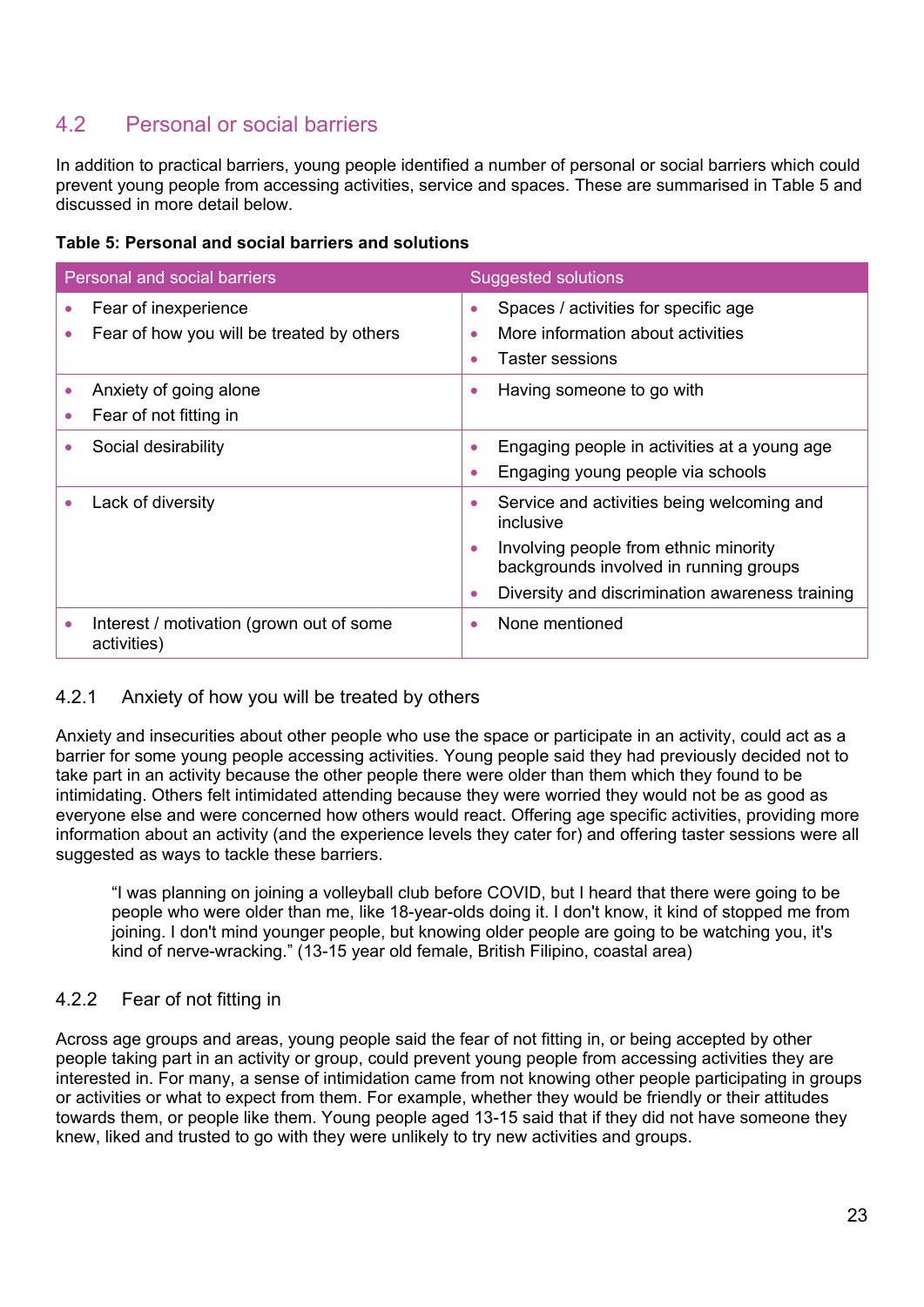"The majority of the people who go to a club are either from the same school or they know each other outside of school or just in general. I think it's quite intimidating as well to start a new club and you're not really involved that much." (13-15 year old female, Asian British, coastal area)

Young people thought the way to address this barrier was to have someone to go with to. However, young people acknowledged that some people experience social anxiety which may stop them from taking part in activities they enjoy and young people weren't sure how to address this.

"I think a big thing that can stop people is a lot of people have anxiety and social anxiety, like mental health issues and like lack of confidence and stuff. I think that brings them back a lot of, like meeting new people and feeling really conscious around new people. I think that's a big stop when doing clubs and interacting with other people as well." (13-15 year old female, Asian British, coastal area)

#### <span id="page-23-0"></span>4.2.3 Social desirability

How an activity, group or space was viewed by their peers could stop young people from engaging with it. Young people said they would do what their friends did, so if something was not perceived to be good, they wouldn't go.

"Yes, because there's a thing of although your mates can get you into it, if someone comes in and one person or two people go, 'Oh, this is terrible, this', a lot of people will just jump on the bandwagon because you don't want to feel alienated, like they have a different opinion towards the activity. So they'll just jump on and no one will do it, or everyone will do it, and most of the time no one will do it." (20-24 year old male, White British, urban area)

Young people aged 20-24 thought that engaging young people through schools, so everyone is engaged, or trying to engage people when they are younger before they start being influenced by their peers, may go some way to address this barrier.

"I think if they're coming into secondary schools, they should target Year 7 and 8 because you're still at that age where you'll get involved." (20-24 year old female, mixed ethnicity, urban area)

"People drop off when they get to 15, 16, 17 because you just find things more interesting. So I personally think if you can do more to retain those ages and keep them in those teenager years, you'll have more involvement." (16-19 year old male, Black British, urban area)

#### <span id="page-23-1"></span>4.2.4 Lack of diversity

Young people living in rural and coastal areas thought the lack of ethnic diversity amongst people attending specific spaces, activities or services could act as a barrier to black and minority ethnic groups from attending or using them for fear of not being accepted. Young people described experiences of racism in their local area, including in school from a teacher. Young people found it more difficult to suggest ways to address this barrier and make spaces, activities and services more accessible to all young people. Young people thought the people running activities or services needed to make sure that they were welcoming and inclusive. One young person suggested that having people from ethnic minority backgrounds involved in running groups could help address this barrier. More widely, young people thought more needed to be done to tackle racism and educate people on different cultures, some of which could happen in schools.

"There are a lot of people at my school and the area that are of different ethnicities or race, but you do get the odd few people, like a few of my friends who might not think they want to go somewhere just in case, because they don't feel as accepted in a way." (13-15 year old male, Asian British, coastal area)

A lack of diversity amongst participants could also act as a barrier for other young people. Young people with learning disabilities said they had been put off doing certain activities because other people stared at them or treated them differently to others.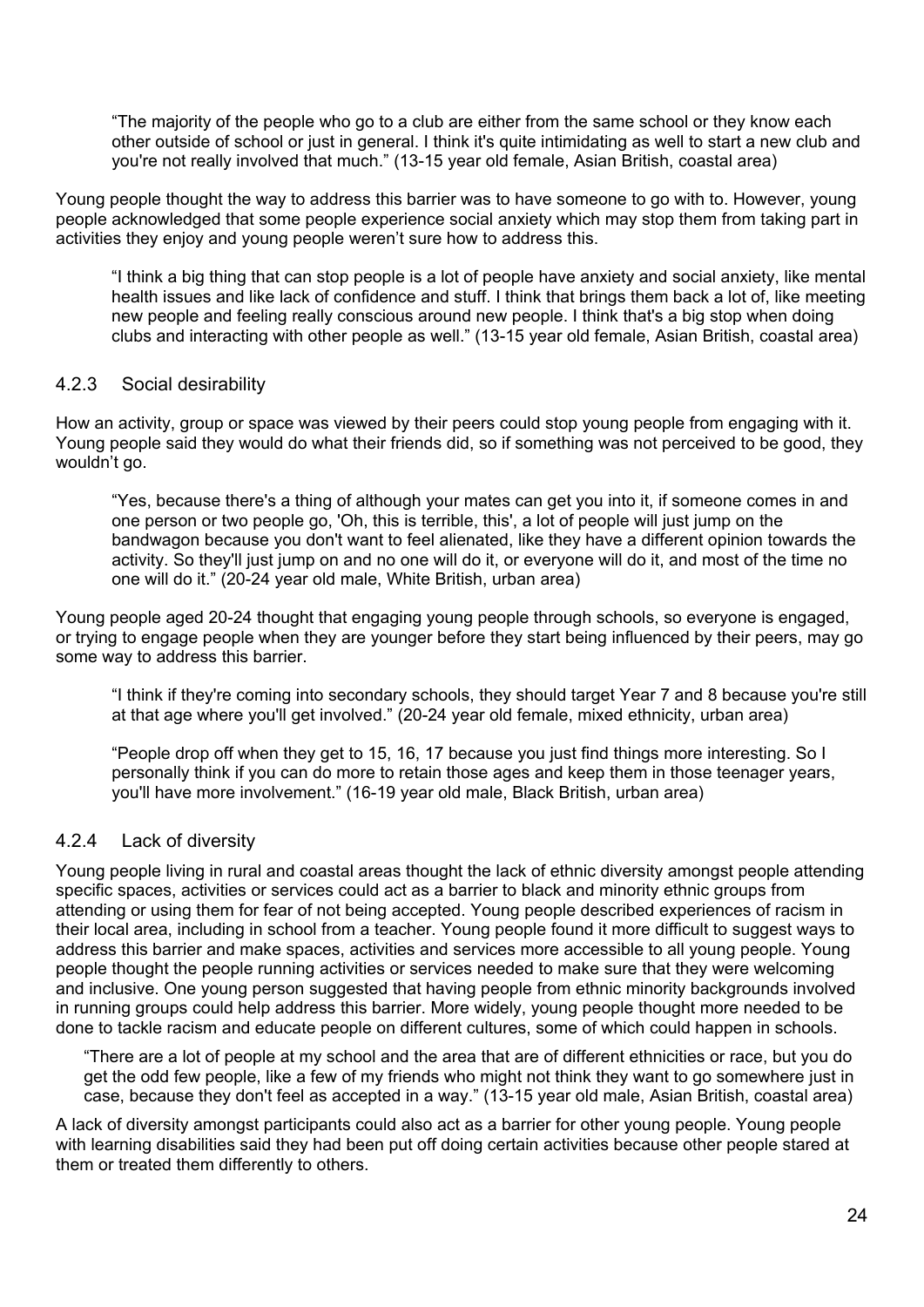## <span id="page-24-0"></span>**5 Impact of accessing activities and services**

To gain an understanding of what impact different activities have on young people, focus group participants were asked to reflect on what they get out of participating in the activities they are currently or previously involved in. Young people of all ages reported a range of benefits they gained from participating in activities and clubs. These included:

- Social connections meeting new people and socialising with friends
- Physical health benefits
- Mental health benefits
- Increased confidence
- Improved social skills
- Enhanced life skills
- Educational and career benefits
- Something to look forward to

The benefits young people gained from taking part in activities and groups were the same across a number of activities (Table 6). What young people got out of participating in activities and groups did not vary by age group or area.

#### **Table 6: Benefits young people gaining from activities they do in their spare time**

|                   | Sports | <b>Martial</b><br>Arts | Dance,<br>drama,<br>music | Youth<br>clubs | Cadets,<br>Guides,<br><b>Scouts</b> | Volunteer<br>ing | DoE,<br><b>NCS</b> |
|-------------------|--------|------------------------|---------------------------|----------------|-------------------------------------|------------------|--------------------|
| Time with friends |        |                        |                           |                |                                     |                  |                    |
| Make new friends  |        |                        |                           |                |                                     |                  |                    |
| Mental health     |        |                        |                           |                |                                     |                  |                    |
| Physical health   |        |                        |                           |                |                                     |                  |                    |
| Learn new skills  |        |                        |                           |                |                                     |                  |                    |
| CV development    |        |                        |                           |                |                                     |                  |                    |
| Confidence        |        |                        |                           |                |                                     |                  |                    |
| Social skills     |        |                        |                           |                |                                     |                  |                    |
| Life skills       |        |                        |                           |                |                                     |                  |                    |

#### 5.1 Social contact

The sociable element of an activity or group was something young people of all ages and from all areas said they got out of participating in activities and groups. There was a social benefit to all types of activities and groups young people mentioned.

- A wide range of activities and groups enabled young people to spend time with and socialise with existing friends. Some young people noted that they don't go to school with some of their friends and taking part in activities and groups with them was how they spent time with them.
- Participating in activities and groups also enabled young people to meet new people and make new friends.
- For young people who were shy, meeting new people and participating in group also helped them develop their social skills.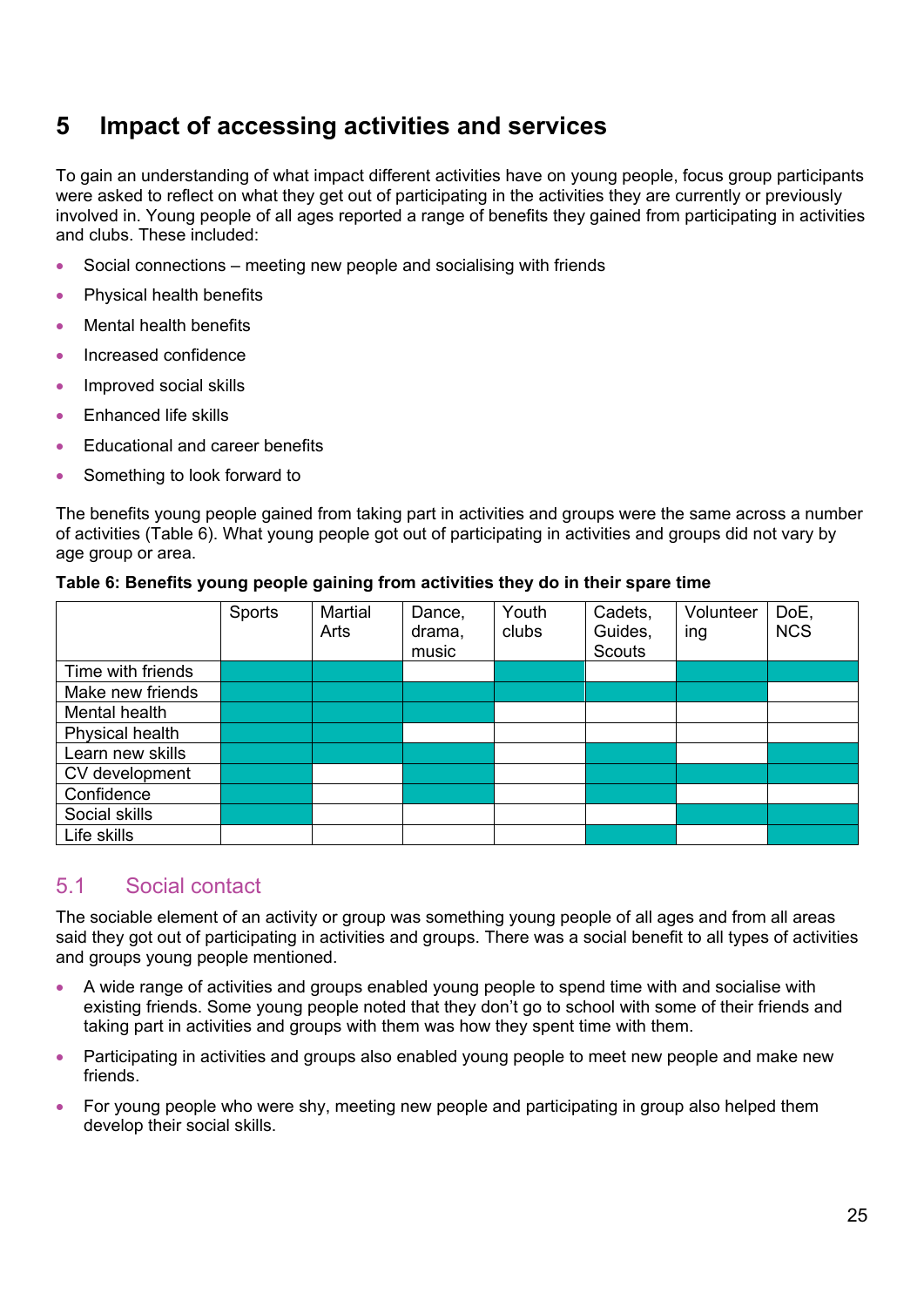## 5.2 Physically and mentally healthy

While sports and physical activity helped young people feel fit and healthy, they also helped boost young people's mental health and wellbeing. Positive benefits to young people's mental health was also something young people of all ages said they got out of participating in creative activities like music and drama, or attending support groups or spending time with friends. Young people said these activities helped lift their mood, reduced stress and helped them unwind.

"I like football. Even though you could say it's physically good, so it keeps you healthy, but also, if you've been in school all day or college or whatever, but when you go out and play football, it's a release. You can chill out, play football for a bit, and then sit down for a bit and that kind of stuff. So it's not just about the football. It's about being able to relax as well." (16-19 year old male, White British, coastal area)

## 5.3 Personal development

A number of activities also benefited young people by enabling them to learn new skills, develop life skills and increase their confidence.

- Learn new skills: sports, uniformed groups (Scouts, Guides and Cadets), citizen initiatives such as Duke of Edinburgh and NCS and solo activities such as learning an instrument or language.
- Develop life skills (e.g. independence, presentation and coaching skills): uniformed groups (Scouts, Guides and Cadets), citizen initiatives such as Duke of Edinburgh and NCS.
- Increase confidence: sports, uniformed groups (Scouts, Guides and Cadets), citizen initiatives such as Duke of Edinburgh and NCS and creative activities like dance.

## 5.4 Educational and career development

Finally, young people said that the activities they took part in benefited them because it could be put on their CV or gives them UCAS points. Duke of Edinburgh, volunteering, activities done as part of uniformed groups, and development opportunities as part of sports clubs and dancing were all identified as being beneficial to boost their CV.

"I did the bronze Duke of Edinburgh in Year 10, and it was a school thing, so I did it with the people in my school. It's supposed to be very good on your CVs and stuff like that and it gives you a great advantage." (13-15 year old female, Asian British, coastal area)

Older participants said the experience they had gained from participating in these kinds of activities had helped them choose future careers or obtain employment. Young people thought these sort of benefits should be advertised more to encourage more young people to take up these opportunities.

"I'm training to become a primary school teacher in university now. And like, back in the day, because I was one of the older people there and more experienced, I got to teach…because I was in air cadets, it was how a plane flies and stuff like that, like the science behind it all. From an early enough age I was teaching them…Now, because I enjoyed it, that's set me on my way to becoming a primary school teacher." (20-24 year old male, White British, urban area)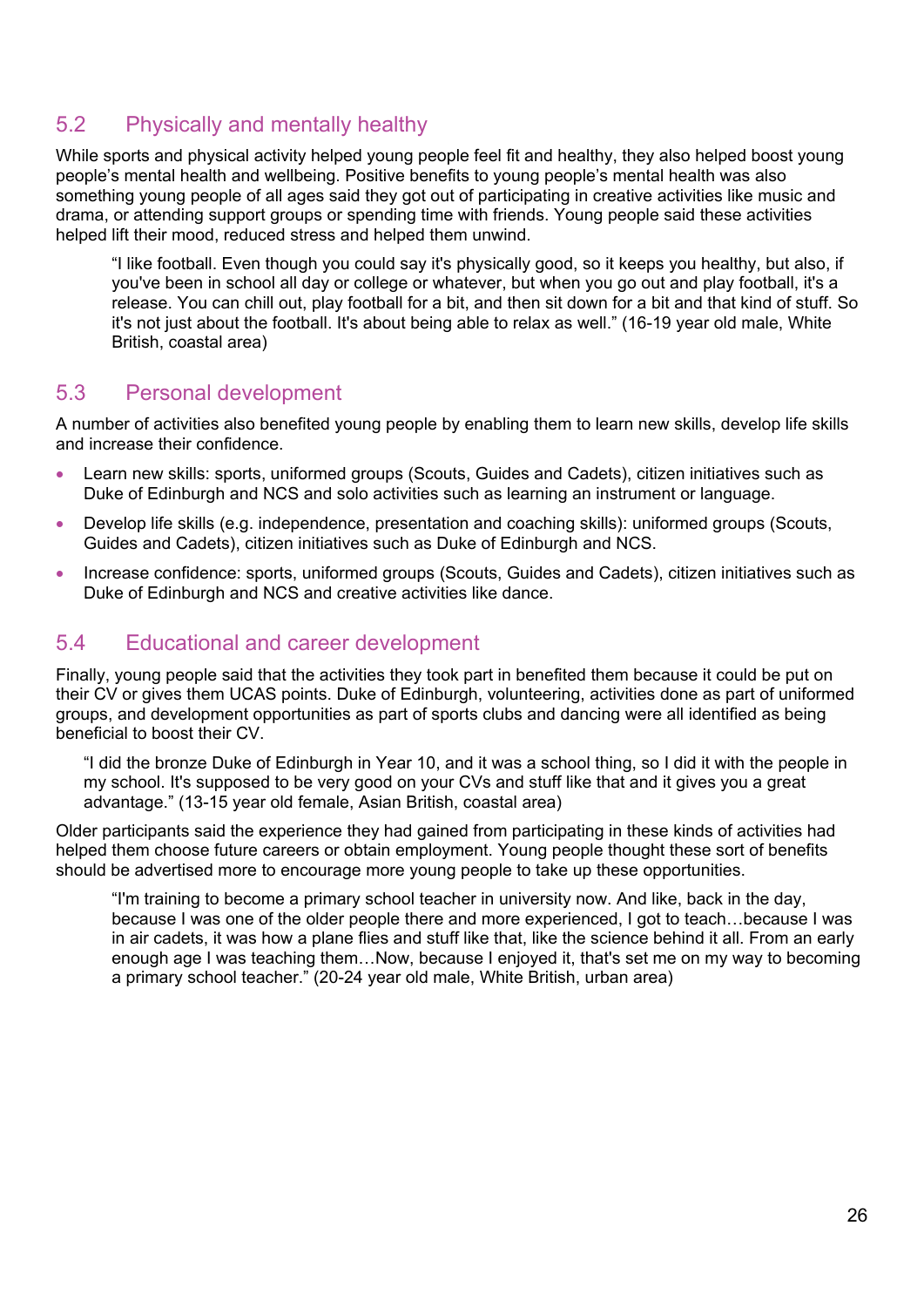## <span id="page-26-0"></span>**6 Empowered to make changes to their local area?**

## <span id="page-26-1"></span>6.1 Previous involvement in decision making

Not all young people had previously been involved in decisions about activities and services in their local areas. Young people from rural and coastal areas (both males and females) said they had been included in consultation activities. The ways in which young people had previously been involved included:

- Local council members visiting their Scout group to consult on what improvements could be made to the local area
- Being a member of a youth council
- Involved in surveys and consultation groups in or linked to school
- Via the Nextdoor App

"There's this app that you get in different areas and it's called the Nextdoor app. On there, it's kind of like as a community and as your area they make decisions, or people communicate on there and they find out different things. There also is kind of support on there as well for teenagers and stuff like that…It was open for everyone to really go on there and communicate." (13-15 year old female, Asian British, coastal area)

They recalled being involved in decision-making both as a one-off experience or as ongoing consultation activities both via school and through community based groups.

Young people who had previously been consulted about their local area, enjoyed sharing their opinions but said they felt disappointed when the opportunities ended because of lack of funding or because nothing changed as a result of their input. Young people said it made them feel like their opinion didn't matter. Despite this disappointment, young people were still keen to be involved in any future decision making or consultation.

"My school does a lot of surveys and petitions, but I never really know what the government does to actually achieve those goals. We never really see the results…[makes me feel] kind of like it just doesn't matter, just irrelevant. What's the point in doing it if the government doesn't actually take it into account?" (13-15 year old female, British Filipino, coastal area)

"My school had a poster, like, 'You can talk about issues in your area,' and I was like, 'Oh, this sounds good,' but then it got closed down because there was no money from the government. You know when the council had no money? Everything got shut down. So did we." (16-19 year old female, rural area)

There were young people who said that being involved in the focus group was the first time they had been asked their opinion about things that affected them but they hoped that there would be more opportunities available in the future.

"I feel like this has been the only time that I've ever been asked about a change or any other activities that we want. I feel like it would be better if young people were involved more, because then you would be able to know what sort of thing to make." (13-15 year old female, mixed ethnicity, rural area)

#### <span id="page-26-2"></span>6.2 Future involvement in decision making

Across all focus groups and therefore age groups and area types, participants thought it was important that young people were involved in decision making that affected them, whatever the topic. Respondents thought youth involvement would help ensure that the decisions made met the needs of young people and they thought young people would be more invested in it.

"If you're trying to appeal to any age group, it could be over 60s, it could be people my age, it could be younger people; if you're trying to do something that appeals to them then you should speak to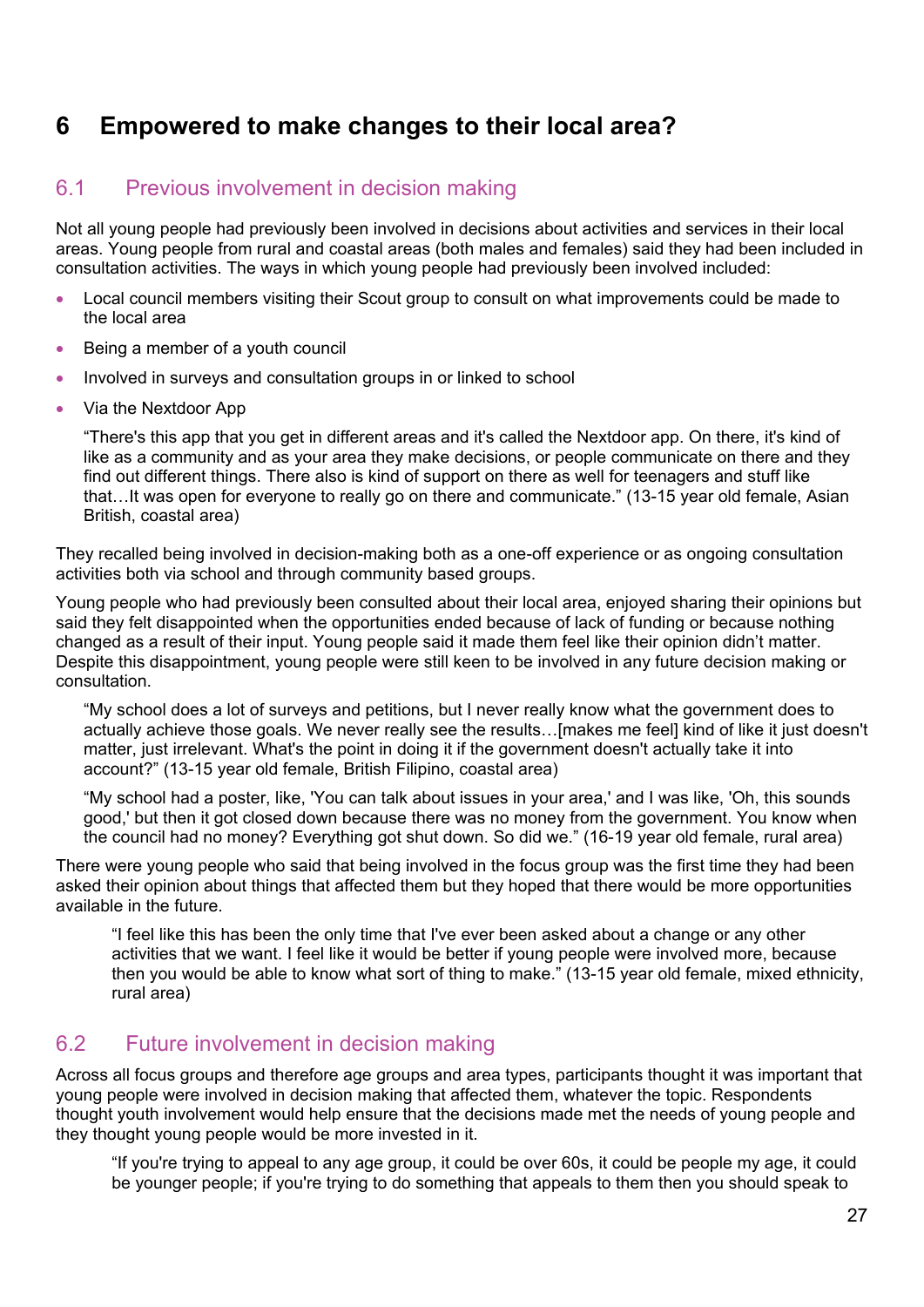them and understand the stuff that they want rather than just go out and do it. So thinking in any sense, yes, the people you're trying to appeal to should have a say in the decision-making, I think." (16-19 year old male, Black British, urban area)

#### <span id="page-27-0"></span>6.2.1 How young people would like to be involved

Young people were asked how they would like to be involved in decision making.

- **Short, one-off engagement:** There were young people who were hesitant in getting involved in activities that would take up lots of time because of competing time pressures (education, work, family and friends). They therefore said they would prefer to engage in short, one-off engagement rather than ongoing activities.
- **Written format:** Young people from all areas and ages groups, but particularly those aged 16-19, said they felt uncomfortable speaking to people face-to-face so would only get involved if they could engage in a written, rather than verbal, format. Young people thought that the method used to engage people in decision making should be tailored depending on the age group being targeted.

"I think quite a lot of people would rather have something that they don't have to, for instance, talk or whatever. So maybe like a form they can fill out, or something you can do that doesn't take as much time, so something that people can do in their spare time that doesn't take too long, that still gets the data and their point across." (16-19 year old male, White British, coastal area)

• **Online and social media:** The most common way young people in the focus groups said they would like to get involved online, particularly via social media (mentioned in all focus groups), as it was a medium that they felt all young people were familiar with. Respondents reported taking part in Instagram polls and online surveys, and thought these approaches would appeal to a wide range of young people as a quick and easy way to respond that did not require them to speak to someone directly.

"Probably a form or on social media is the best thing, because our generation now, a lot of people have a phone and a lot of people have access to one, so I feel like online would be the best way, personally." (13-15 year old female, White British, urban area)

• **Providing young people with a variety of ways to engage in decision making** was deemed important for ensuring engagement opportunities were inclusive and accessible to a wide range of young people by allowing them to choose to engage in a way they felt comfortable. There were young people of all ages (but particularly those aged 13-15) who would also be interested in taking part in oneoff small discussion groups similar to the focus group, or in longer term engagement such as youth councils. Young people with learning disabilities would prefer to be consulted face-to-face in a space they feel comfortable, though a survey which they could complete with support was another option suggested.

"I also think that the age that you're aiming the club at depends on how you're going to try and advertise it. For instance, if it was between, like we are today, 13- to 15-year-olds, online or social media is great because most people our age have a phone. If it was for younger kids, let's say, if it was for six- to ten-year-olds, maybe it's worth putting it on the mum groups on Facebook, or putting posters in - I don't know - churches or something, just so that parents can see it, or WhatsApp it to all the parents, because it depends who you're aiming the club at." (13-14 year old male, mixed ethnicity, urban area)

• **Engage via schools:** Young people from different areas and age groups thought that school would be a good place to advertise opportunities or conduct activities to involve young people in decision making because it would allow everyone to get involved and it would not cut into young people's free time. A yearly survey of Year 7+ was suggested. Those aged 16-19 thought that engaging younger young people was important because they felt that this us when they are trying out new activities and finding their interests. However, 16-19 year olds also said they didn't think there were enough activities available for their age group.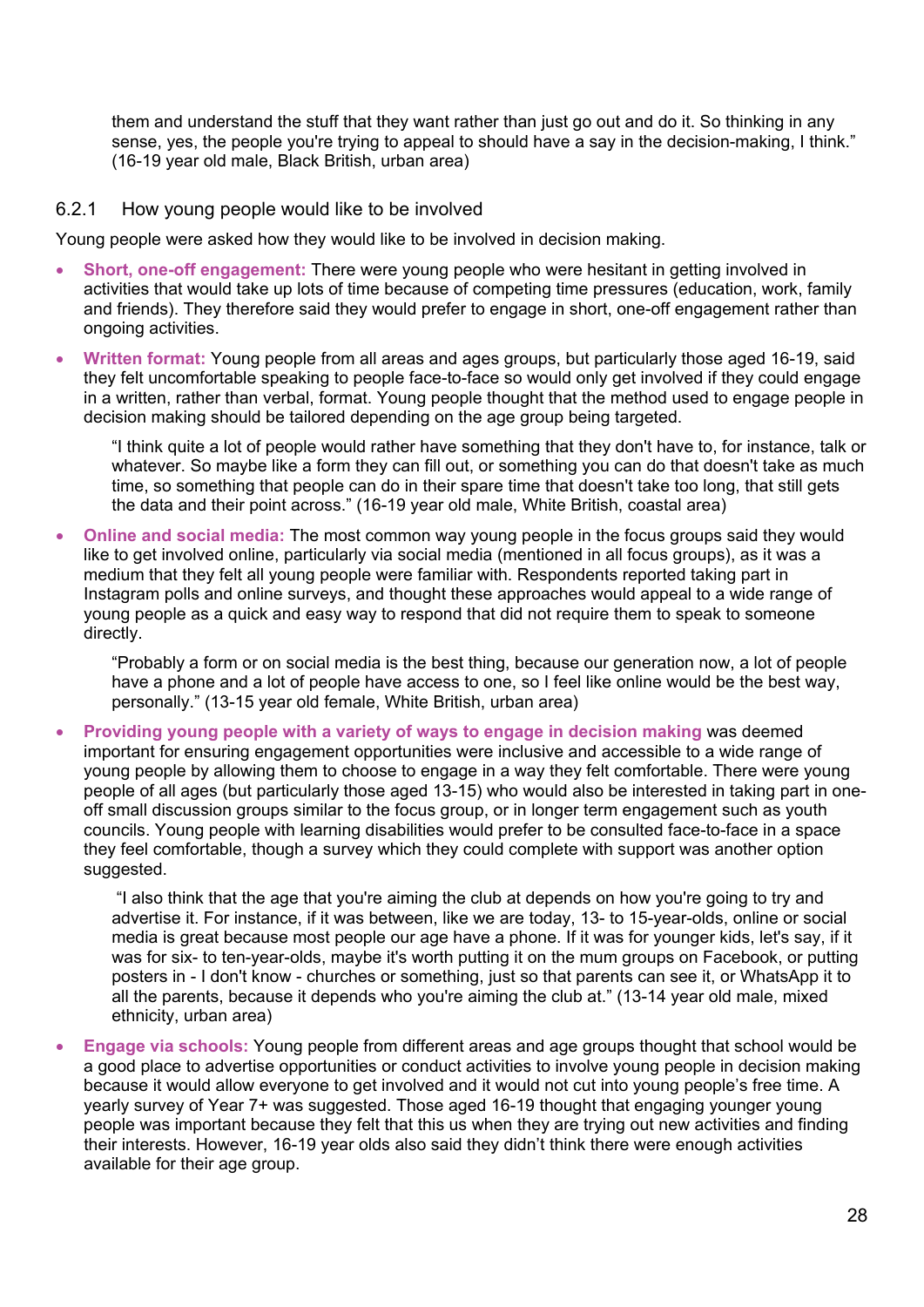"I think most likely the best way to do it is through school, because then everyone has their say and everyone's involved, whereas I think when you do it online and stuff like that, not everyone sees that or not everyone has access to online and internet and social media." (13-15 year old female, Asian British, coastal area)

• **Voting:** Finally, there were young people in the 16-19 age group who thought that the voting age should be lowered to 16 to enable young people to be involved in choosing who are in positions of power to make changes.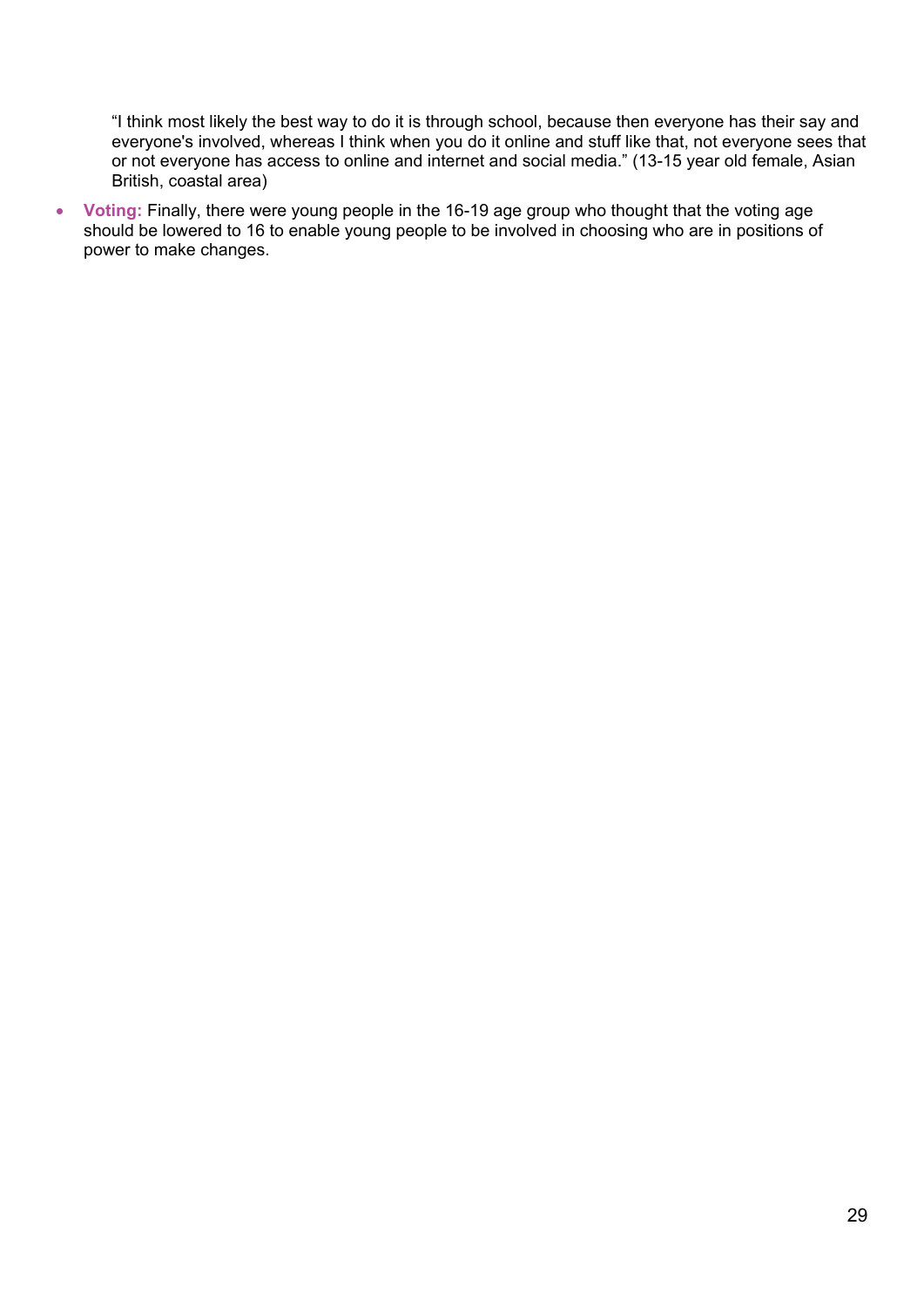## <span id="page-29-0"></span>**7 Conclusions**

The first part of this Youth Evidence Review<sup>[6](#page-29-3)</sup> in May 2020 consisted on a rapid evidence assessment. The evidence of issues and concerns among young people was grouped in five areas (discussed below in section 7.1 to 7.5). In these conclusions, we revisit these themes and explore where there are similarities or differences between the forms of evidence.

## <span id="page-29-1"></span>7.1 Experiencing positive wellbeing

The rapid evidence assessment found that most young reported being happy and satisfied with their lives. Over the last decade, however, one in five young people remained unhappy or dissatisfied, with the quality of friendships, the relationship between poverty and poor wellbeing being, and bullying on social media being especially highlighted. Some of these themes were also reflected in the focus group , while others were less so. Notably, young people (especially older teens) discussed the lack of spaces that were welcoming to them, and where the possibility of getting involved in formal or informal activities existed alongside having a place to just sit and talk with friends. This suggests that there are difficulties for young people finding friendly and affordable spaces where they can build and develop their friendships. This was especially the case at times of the year when they could not meet in spaces such as parks.

The relationship between poverty and wellbeing was seen in the cost participants described getting to and from and taking part in activities or attending services. These problems were exacerbated where there was a lack of diversity of available activities within reasonable walking distance from young people's homes; where there was a lack of free, subsidised or frequent public transport; and where young people with learning difficulties need a carer to attend with them. Young people in these circumstances were disadvantaged in terms of the positive benefits of being involved in sports, clubs and other activities for their wellbeing.

Bullying (particularly on social media) was not as prominent in the accounts of the focus groups participants as in the evidence review, though it was mentioned as an issue facing young people. Young people did not discuss bullying per se in any detail in the groups, instead, there was an emphasis on anxieties about how they would be treated by others when attending activities or services outside school. They also worried about whether they would be good enough to take part in activities, and whether activities would be inclusive of people like them. Age group specific activities, going with someone they liked or trusted, activities for different levels of ability, taster sessions, and ensuring activity or service leaders make their activities inclusive are possible solutions. In these ways, everyone will feel included and comfortable in participating and be more likely to have a sense of positive wellbeing as a result.

## <span id="page-29-2"></span>7.2 Safe and treated fairly and equally

Previous evidence has demonstrated a decline in the number of young people being cautioned or sentenced for a crime in England and Wales, although crime policing continued to affect young people from Black and minority ethnic communities disproportionately. At the same time, some groups still felt unsafe because of their race, religion, sexual orientation or gender identity. Despite the decline in crime figures, young people from the focus groups still felt unsafe in some places were older youths or adults congregated (e.g. underpasses) or in areas known for gang activity, including rural areas. They felt more activities were needed to divert some young people from gangs and crime. Significantly, young people from Black and minority ethnic groups said that, despite the experience of continuing racism, they were reluctant to report incidents to the police and other authorities because they didn't think their complaint would be taken seriously, or that it would achieve anything.

Once again, the cost of activities outside of school, and travel to and from them were barriers that disadvantaged some young people. Others, including people with learning disabilities were active in challenging discrimination, and wanted people to be better educated about how to include them in

<span id="page-29-3"></span> <sup>6</sup> Molly Mayer and Lydia Marshall (2020) Youth Evidence Review: Rapid Evidence Assessment Findings, London: Department for Digital, Culture, Media & Sport. INSERT LINK TO PUBLISHED REA